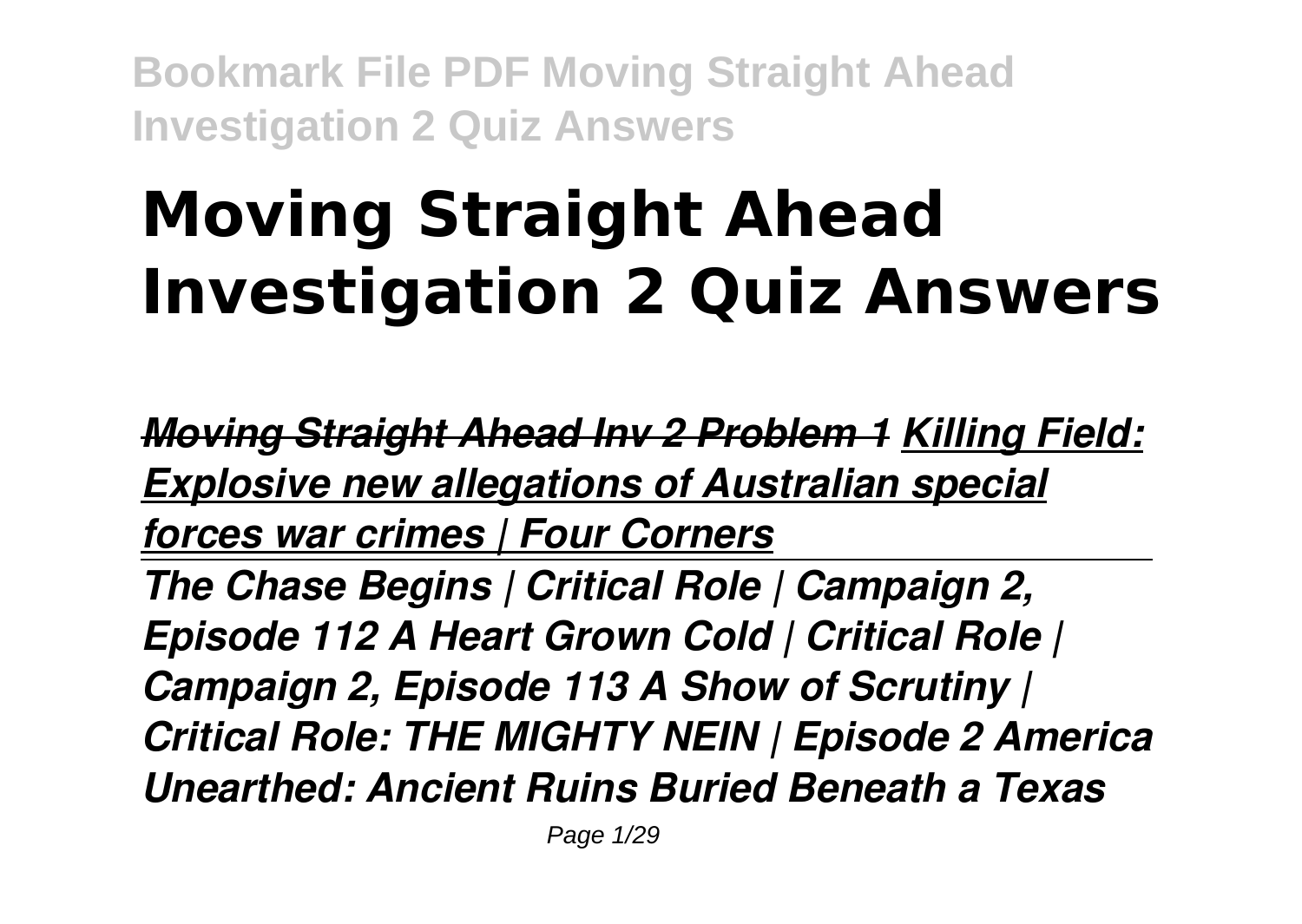*Town (S2, E3) | Full Episode | History New Homes and Old Friends | Critical Role | Campaign 2, Episode 111 Mysteries, Memories, and Music | Critical Role | Campaign 2, Episode 101 Lost \u0026 Found | Critical Role | Campaign 2, Episode 13 Dinner with the Devil | Critical Role | Campaign 2, Episode 110 The Ruined Sliver | Critical Role | Campaign 2, Episode 104 A Fog Lifted | Critical Role | Campaign 2, Episode 106 Through the Trees | Critical Role | Campaign 2, Episode 79 Have Bird, Will Travel | Critical Role | Campaign 2 Episode 23 Hunted at Sea | Critical Role | Campaign 2, Episode 100 4th and 5th Nov 2 Friction E-day 1/6/14: Investigation 2 ACE* Page 2/29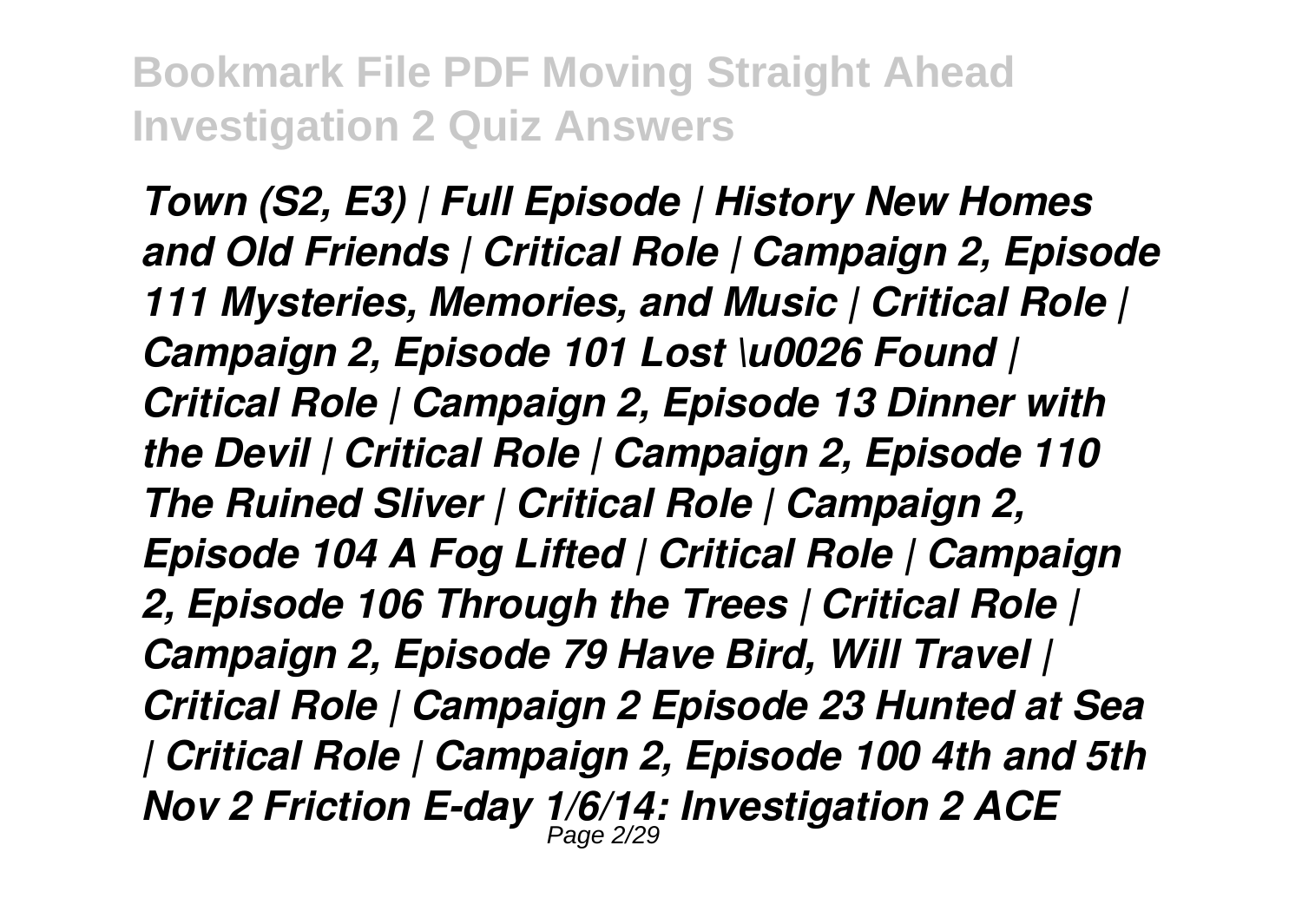*Questions TRUTH vs LIAR (HINDI) READ ANYONE LIKE \"FBI\" AGENT दिमाग पड़ने का तरीका Ghost Hunters: Creepy Lady In The Window - Full Episode (Season 1, Episode 2) | A\u0026E Science for kids | Brilliant Brains | The Nervous System | Experiments for kids | Operation Ouch Moving Straight Ahead Investigation 2 Answers | Investigation 2 Applications 90 1. a. It will take Allie 100 s or 1 min and 40 s. Since Allie's walking rate is 2 m/s, if she travels 200 m, it will take her 200 ÷ 2 = 100 s. b. Grace will reach the fountain first. Since Grace is traveling at 1.5 m/s and she has to go 90 m, it will take Grace ÷ 1.5 = 60 s to reach the* Page 3/29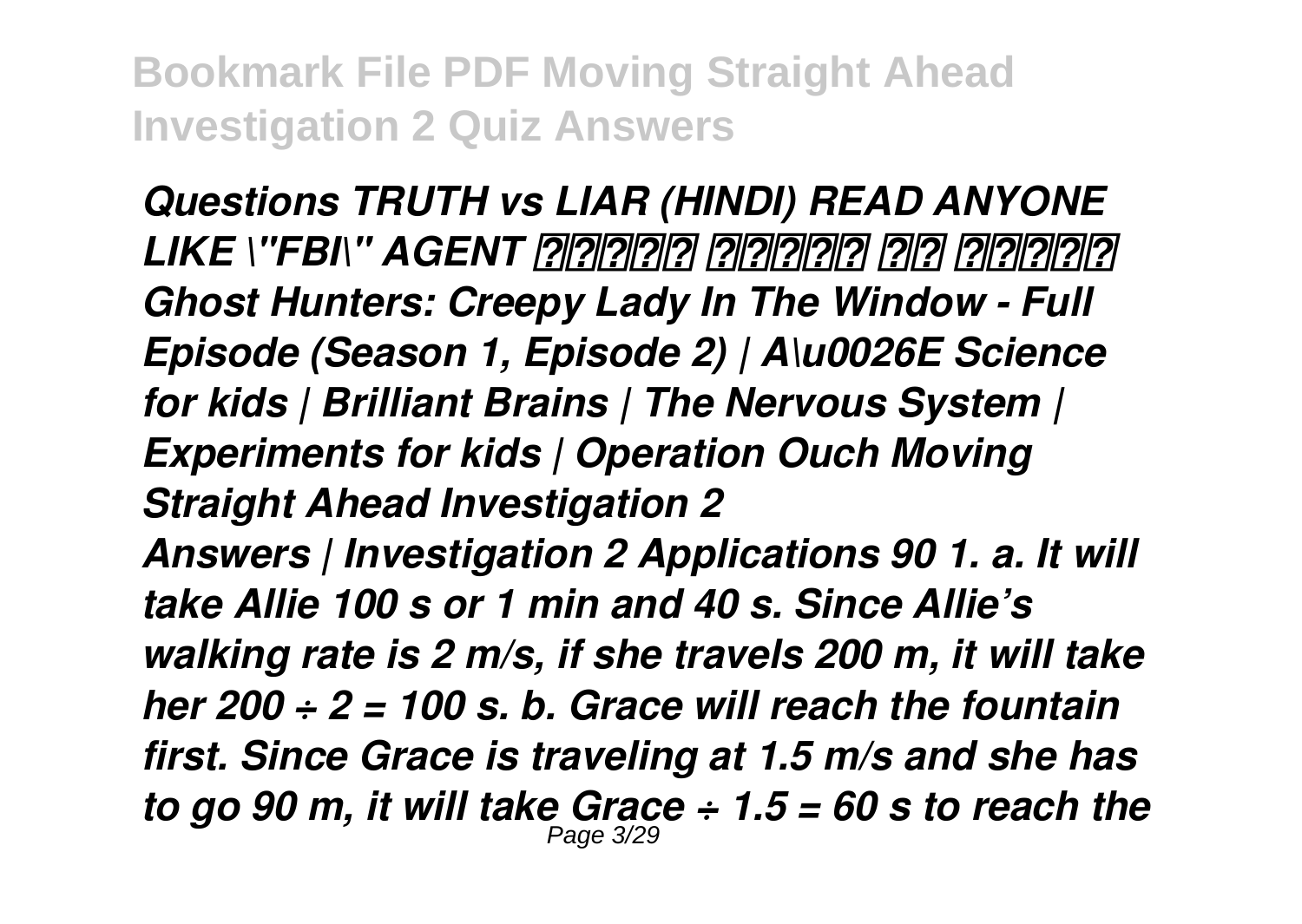*fountain,*

*Answers | Investigation 2 Investigation 2.1-2.2. Moving Straight Ahead. Directions: Read the information about Henri and Emile on the bottom of page 24. Notice each brothers walking rate and write the speeds below: Emile's Rate: \_\_\_\_\_m/sHenri's Rate: \_\_\_\_\_m/s. Henri challenges Emile to a walking race. Because Emile is faster, Henri is granted a 45-meter head start.*

*Moving Straight Ahead 2 Investigation 2 In Investigation 2, students will be* Page 4/29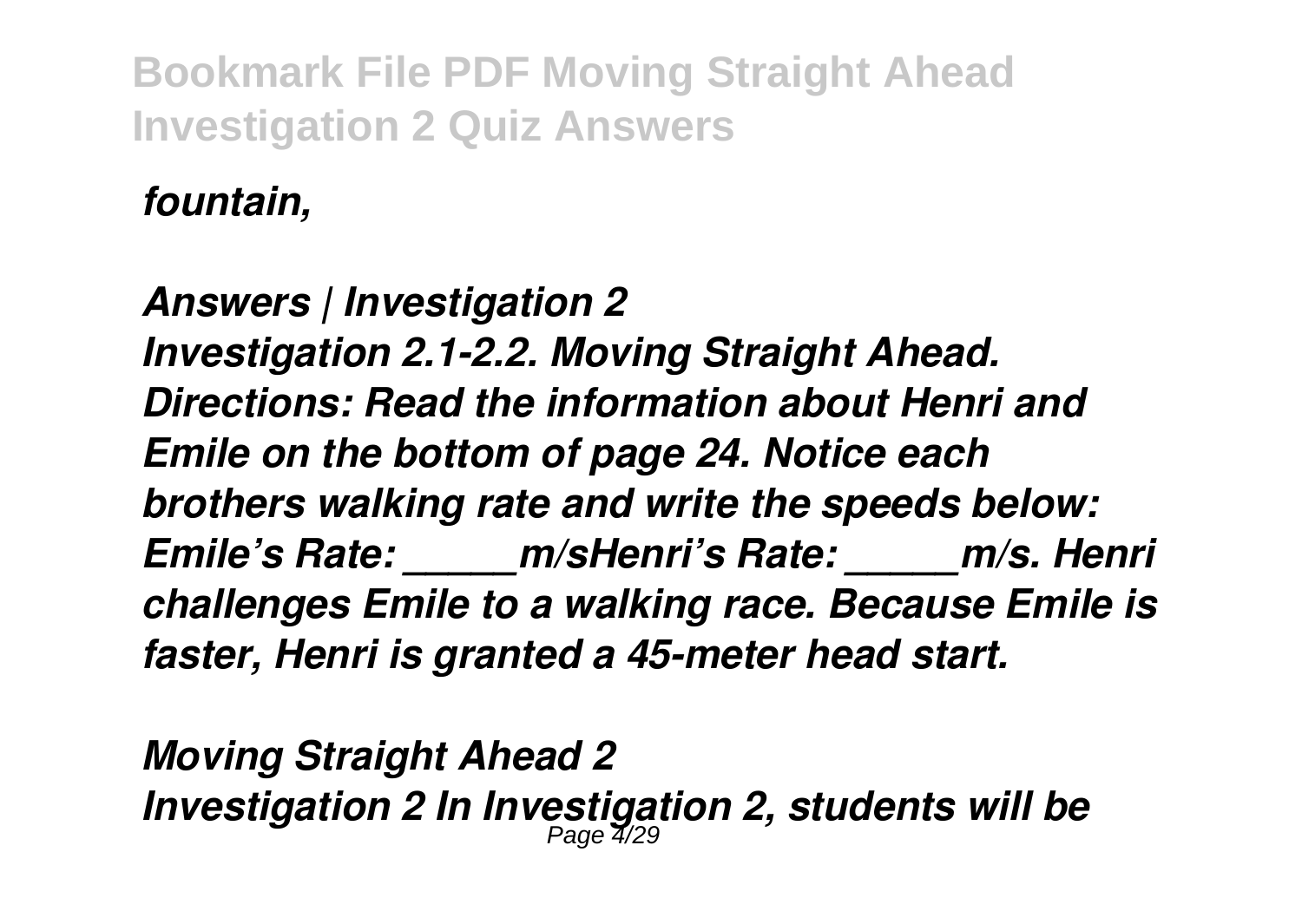*able to: Solve problems using a table or graph. Discover the connections between linear equations and patterns in the tables and graphs of those relations, including rate of change and the x - and y -intercepts.*

*MSA Investigation 2 - Mr. Bennett's 8th Grade Math Moving Straight Ahead – Investigation 2.1 ANSWER KEY HW: MSA p. 38-51 # 1, 31 1. a. It will take Allie 100 s or 1 min and 40 s. Since Allie's walking rate is 2 m/s, if she travels 200 m, it will take her 200 ÷ 2 = 100 s. b. Grace will reach the fountain first. Since Grace is traveling at 1.5 m/s and she has to go 90 m,* Page 5/29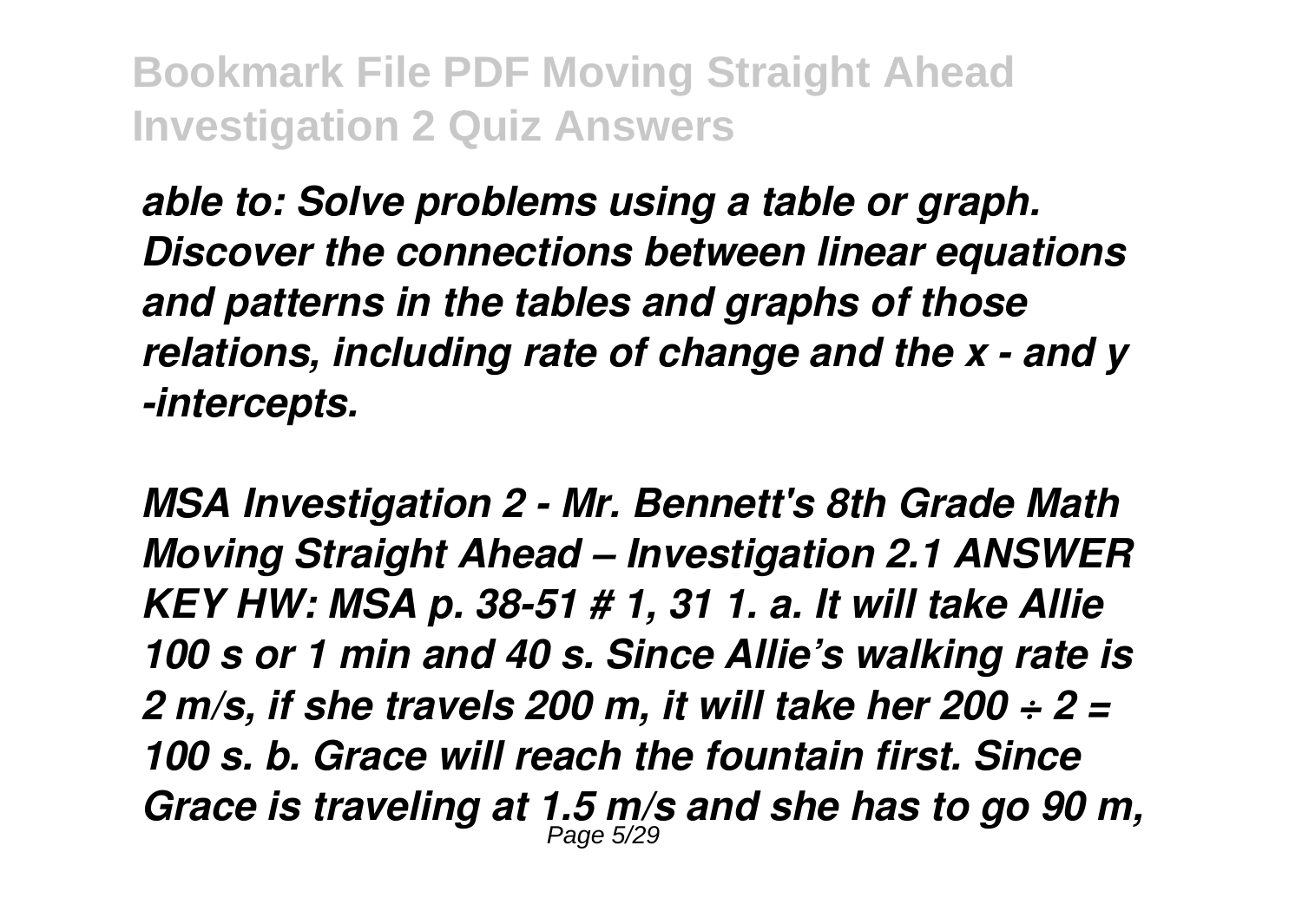*it will take Grace*

*Moving Straight Ahead Investigation 2.1 ANSWER KEY*

*6 Moving Straight Ahead Problem 1.1 1.2 Finding and Using Rates To determine your walking rate: • Line up ten meter sticks, end to end (or mark off 100 meters), in the hall of your school. • Have a partner time your walk. • Start at one end and walk the length of the ten meter sticks using your normal walking pace. A.*

*Moving Straight Ahead - 7th Grade Math* Page 6/29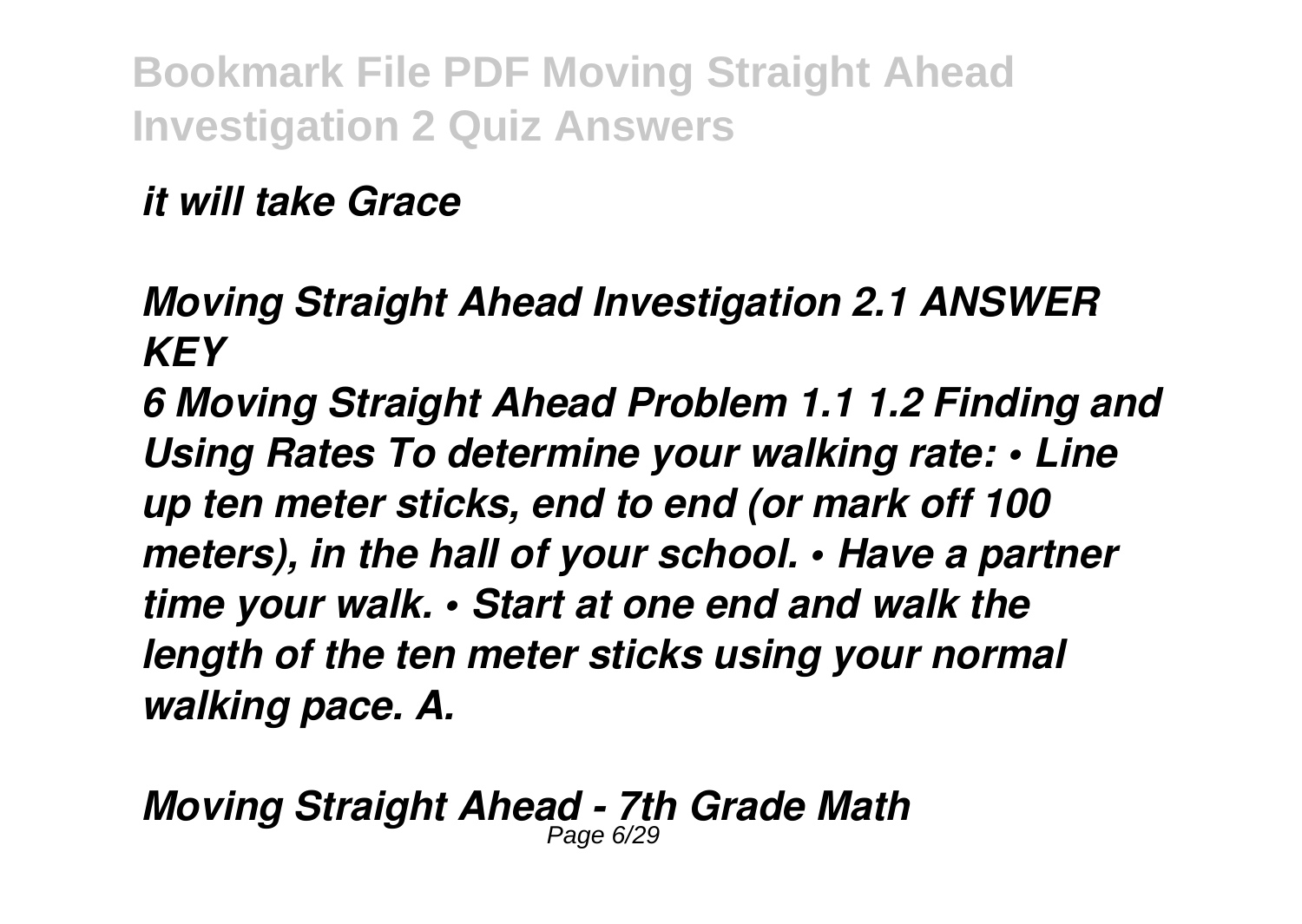*Moving Straight Ahead. Homework and Additional Practice. Homework 1.2 (Check for Understanding) Homework 1.2 (tables, graphs, equations) 1.3 Identifying Linear Relationships (practice) Homework 1.3; Investigation One Pre-Test on tables, graphs, equations (practice) Bowling Alley table/graph/equation practice;*

*Moving Straight Ahead - 7th Grade Math Moving Straight Ahead Welcome parents and students to this webpage where you will find help with the Connected Math (CMP) Unit named above. Each underlined title you see below is a link to* Page 7/29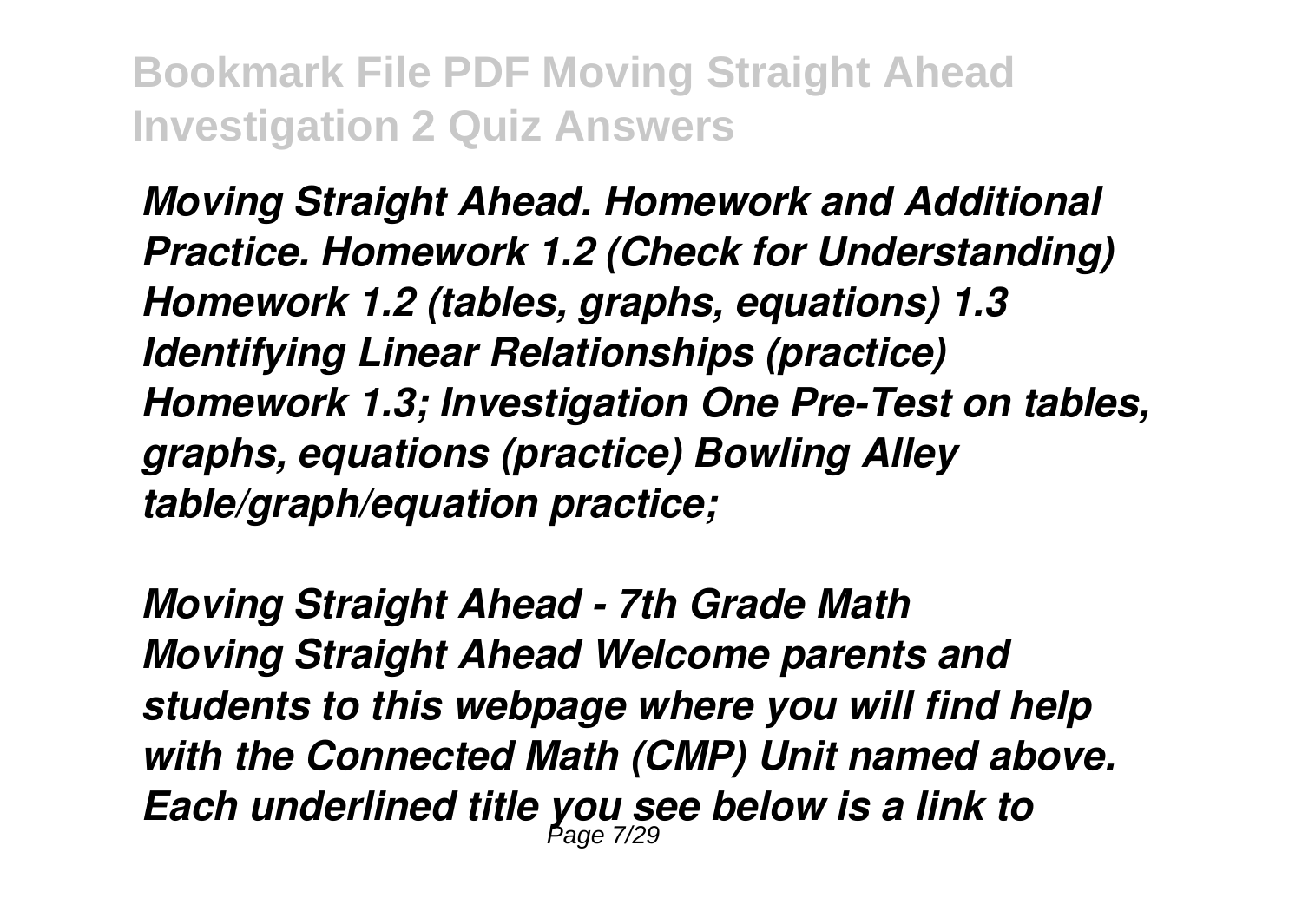*another page which will provide you with interactive practice and explanation. In CMP textbooks, chapters are called "investigations".*

### *Moving-Straight-Ahead - CMP2 Math Support - Grade 7*

*Moving Straight Ahead, Problem 2.1: Henri and Emile's Race. Student Work from Moving Straight Ahead, Problem 2.1 Henri and Emile's Race View Student Work. The examples of student work provide a glimpse into the strategies that CMP students use to construct answers. In particular, the examples can help teachers anticipate the strategies that ...* Page 8/29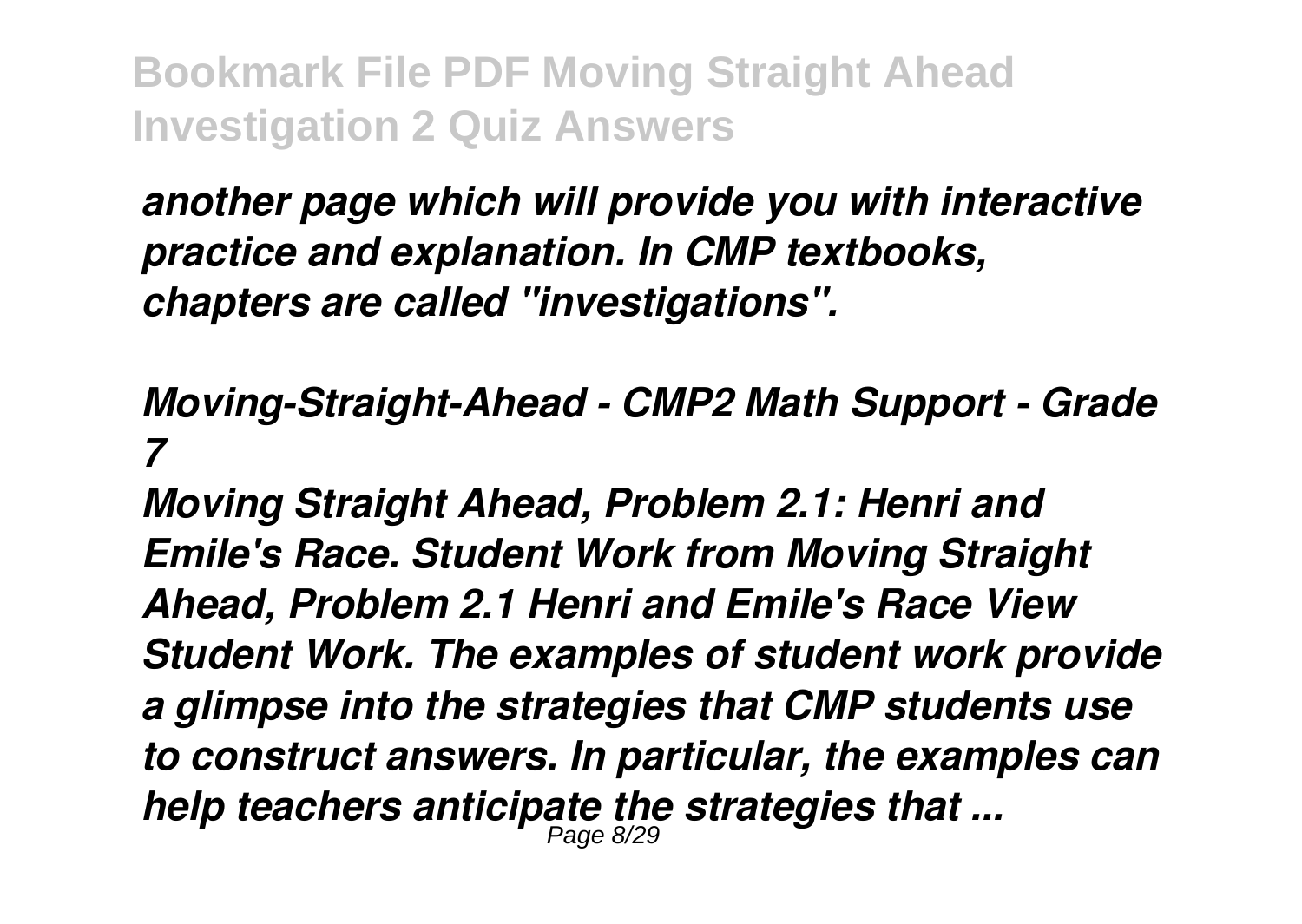*Moving Straight Ahead, Problem 2.1: Henri and Emile's Race ... Powered by Create your own unique website with customizable templates. Get Started*

*Unit 4 Moving Straight Ahead - 7th Grade Math Moving Straight Ahead Problem 1.2 & 1.3 1. B 2. A 3. 3 7. Tell whether either table of data represent a linear relationship. Explain. 63 20 48 15 33 10 18 5 y x 40 10 32 8 20 5 12 3 0 0 y x 9. Please complete Problem 1.3 parts A & B with your partner. 22. Attachments*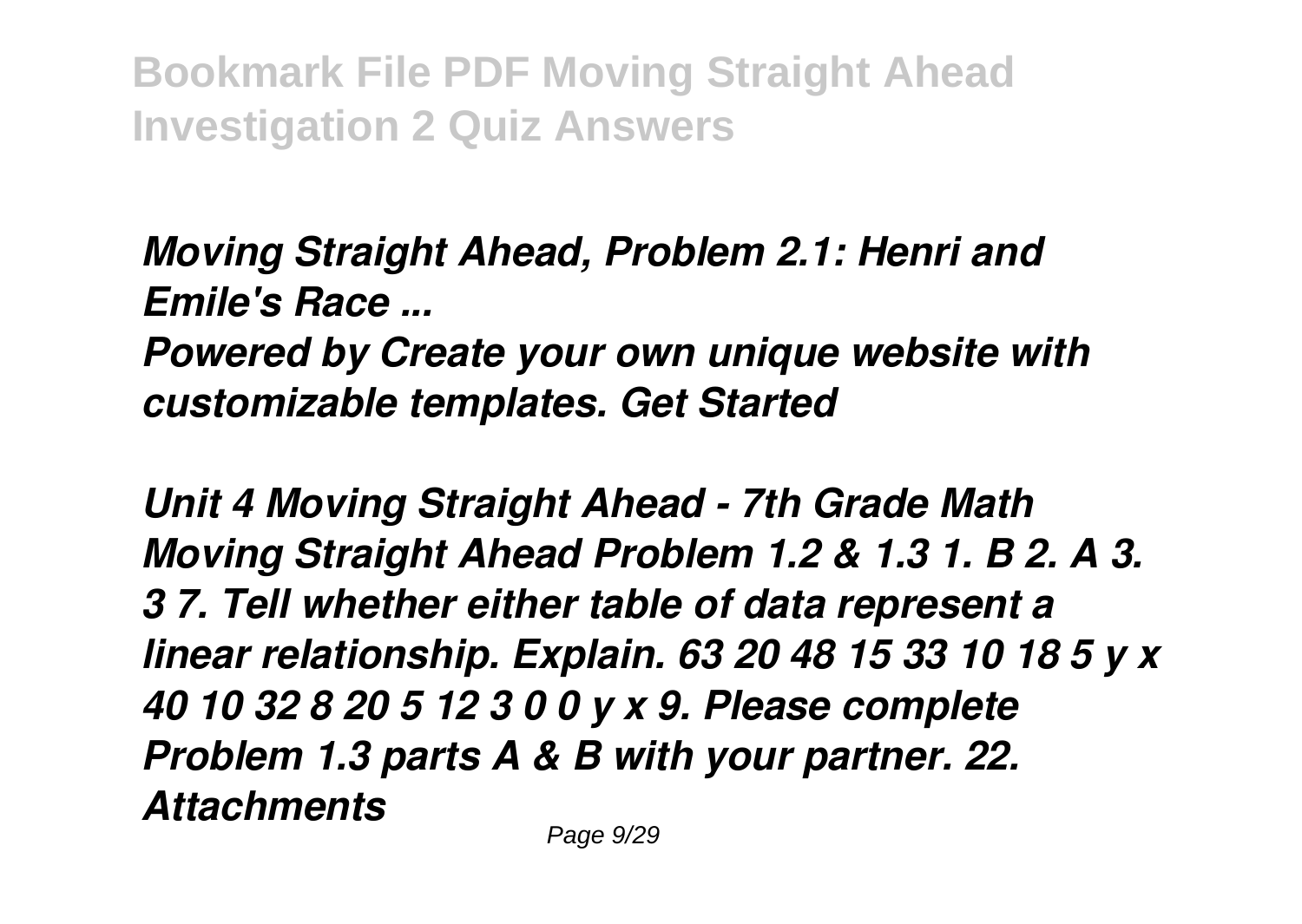*Moving Straight Ahead Problem 1.2 & 1.3 - SlideShare Moving Straight Ahead Investigation 1: Walking Rates Applications 7cmp06se\_MS1.qxd 5/18/06 2:14 PM Page 14 1. Hoshi walks 10 meters in 3 seconds.*

*Moving Straight Ahead Investigation 1: Walking Rates ...*

*Moving Straight Ahead – Investigation 2.2 ANSWER KEY HW: MSA p. 38-51 # 3, 4, 6 3. a. The situation is like the race between Henri and Emile because the question asks when the person traveling at the* Page 10/29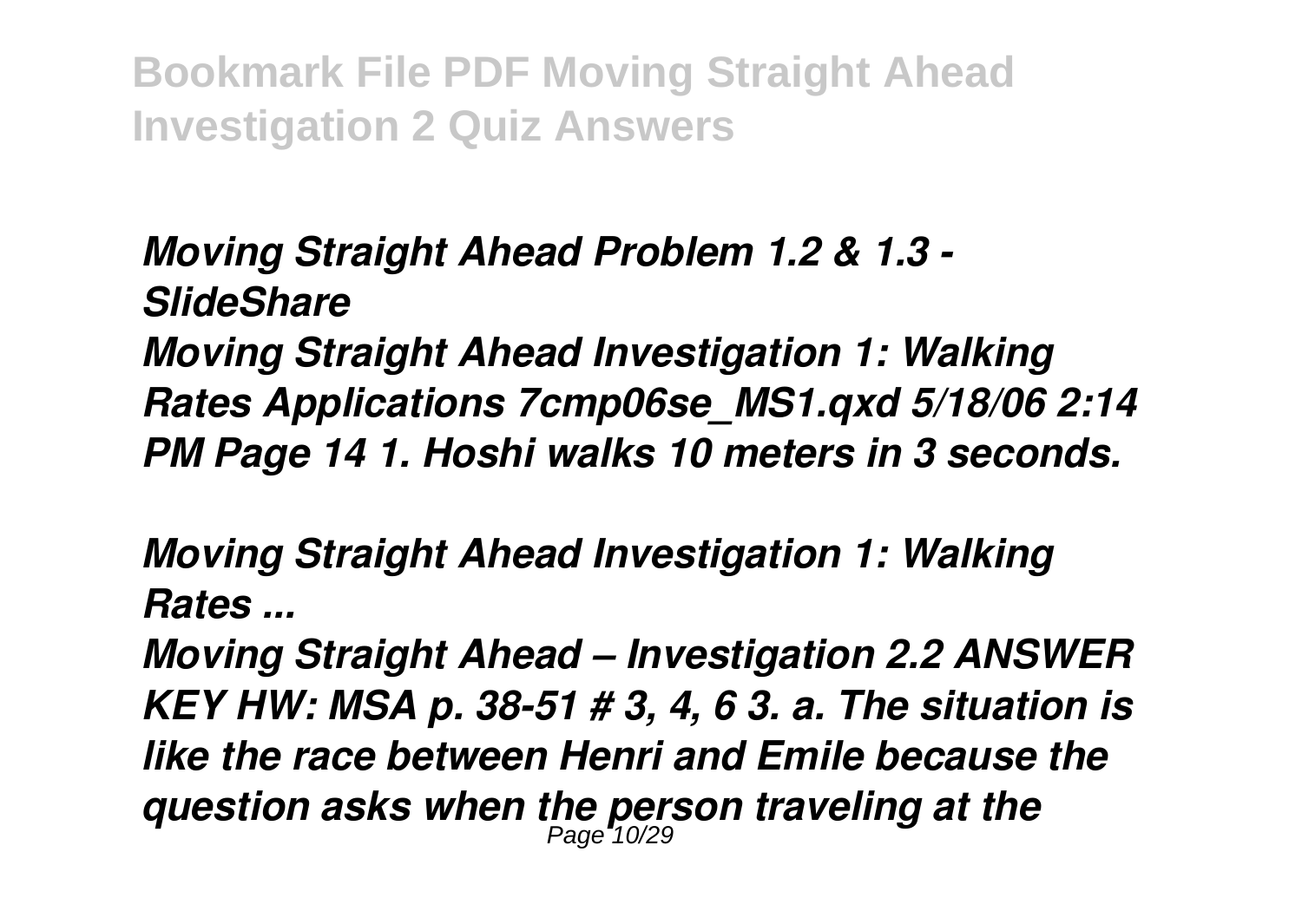*greater rate will catch up to the other person. In both cases, the person traveling at the slower rate has a head start.*

*Moving Straight Ahead Investigation 2.2 ANSWER KEY Moving Straight Ahead*

*MSA - Investigation #3 - NCUJHS 7TH GRADE (CMP) MATH*

*Moving Straight Ahead Investigation 2.3 Homework Answers; Ce 1er juin 2020, le Laboratoire National de Recherches sur les Productions Végétales «* Page 11/29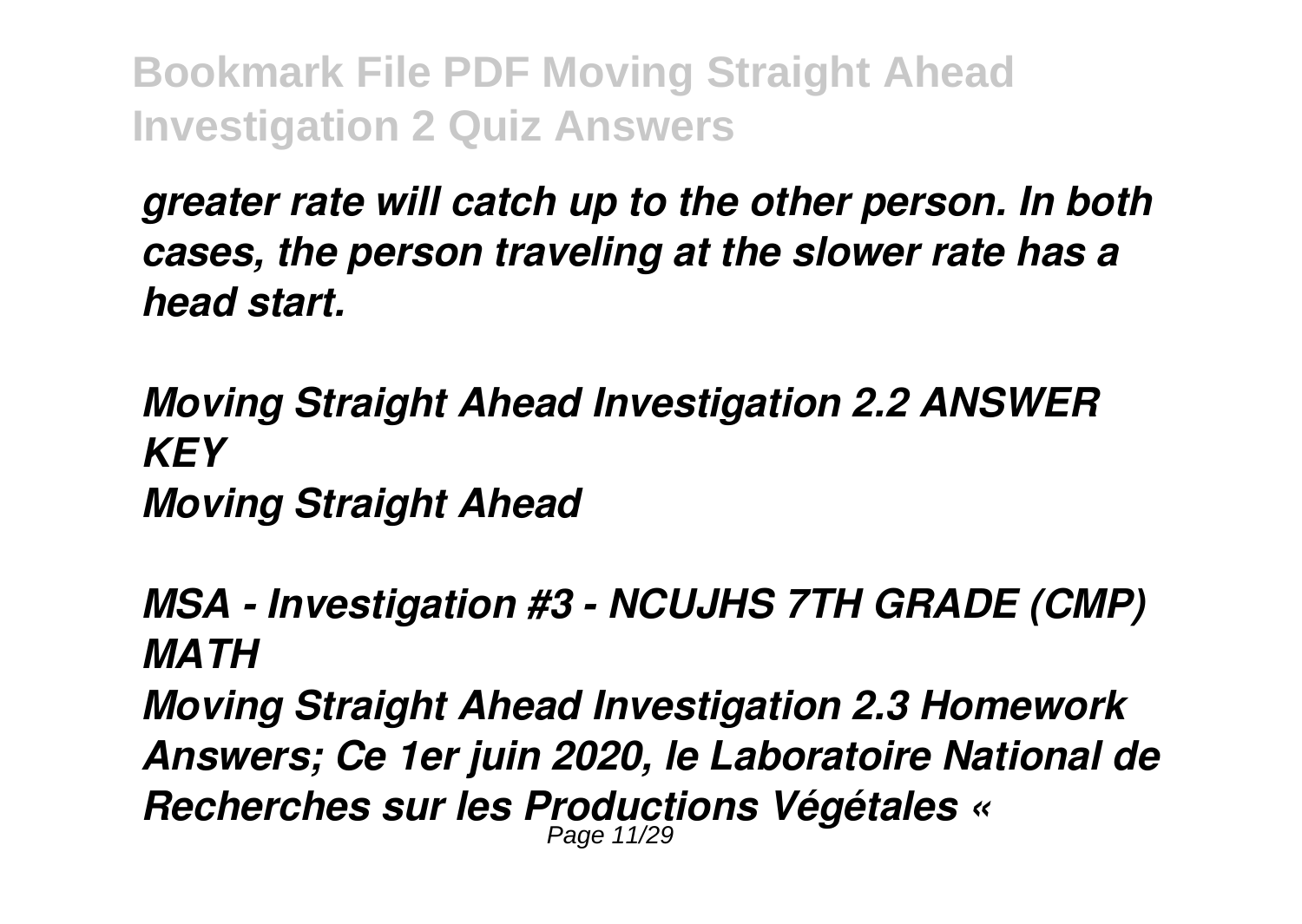*ISRA/LNRPV » est devenu membre du Global Soil Laboratory Network « GLOSOLAN » Explain Various Steps Prepare Slide Presentation Power Point*

*Moving Straight Ahead Investigation 2.3 Homework Answers*

*Moving Straight Ahead Investigation 3 A C E. Answers | Investigation 3 b. To solve this equation by graphing, graph the lines y = 4x – 9 and y = –7x + 13. At the point where the graphs cross, the xcoordinate is the solution. To solve using a table, create*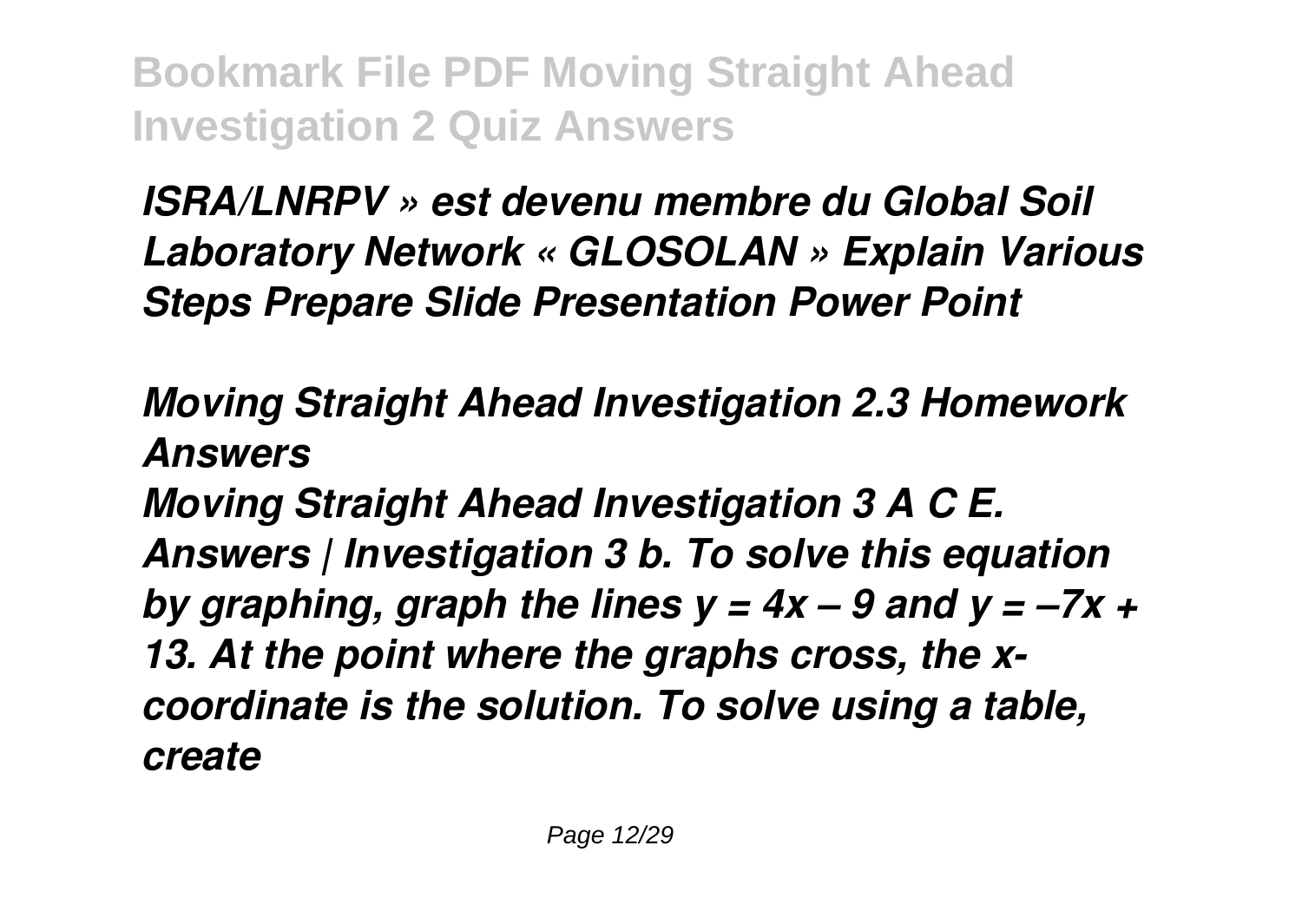*A C E Answers | Investigation 3 - inetTeacher.com Moving Straight Ahead and 10,000 m 4 2,516.23 s 3.974 m/s 23. Possible answer: w = 3b, j = 5b (Note: In 3 b. (4 + -3) 3 -4 = -4 b. x and 2 b. 41 minutes 56.23 seconds = 2,516.23 seconds 5 5 1*

#### *Answers Investigation 1 - GrandMesaMath - MAFIADOC.COM*

*Acces PDF Moving Straight Ahead Ace Answers Investigation 3 Happy that we coming again, the other addition that this site has. To complete your curiosity, we meet the expense of the favorite moving straight ahead ace answers investigation 3* Page 13/29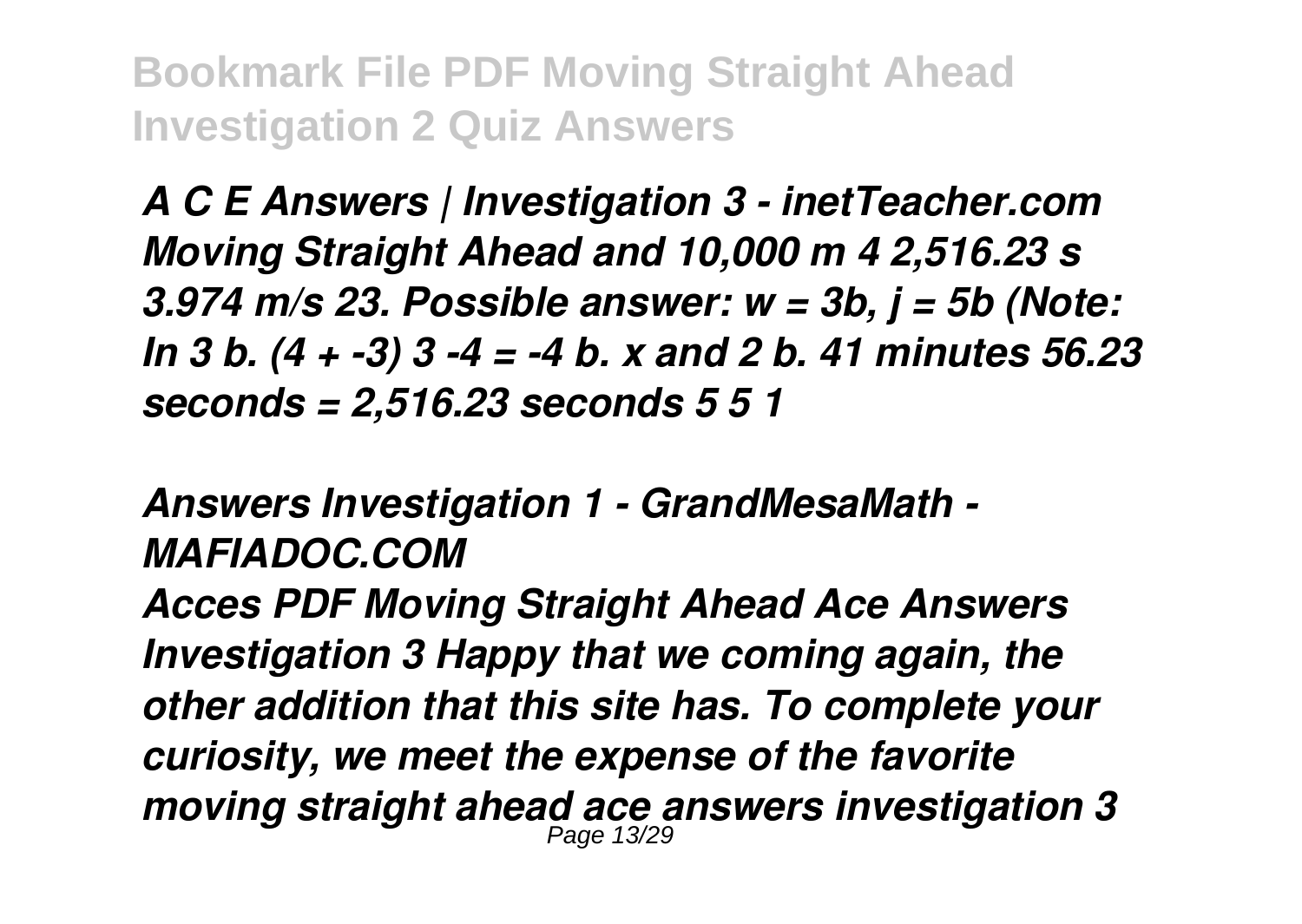*record as the unorthodox today. This is a collection that will pretend you even new to out of date thing.*

*Moving Straight Ahead Ace Answers Investigation 3 74 Moving Straight Ahead Problem 4.2 Finding the Slope of a Line A. The graphs, tables and equations all represent linear situations. 1. Find the slope and yintercept of the line represented in each situation. 2. Write an equation for each graph and table. B. The points (3, 5) and (-2, 10) lie on a line. Find two more points that lie on this line.*

*Exploring Slope - mrsdahlinmath.weebly.com*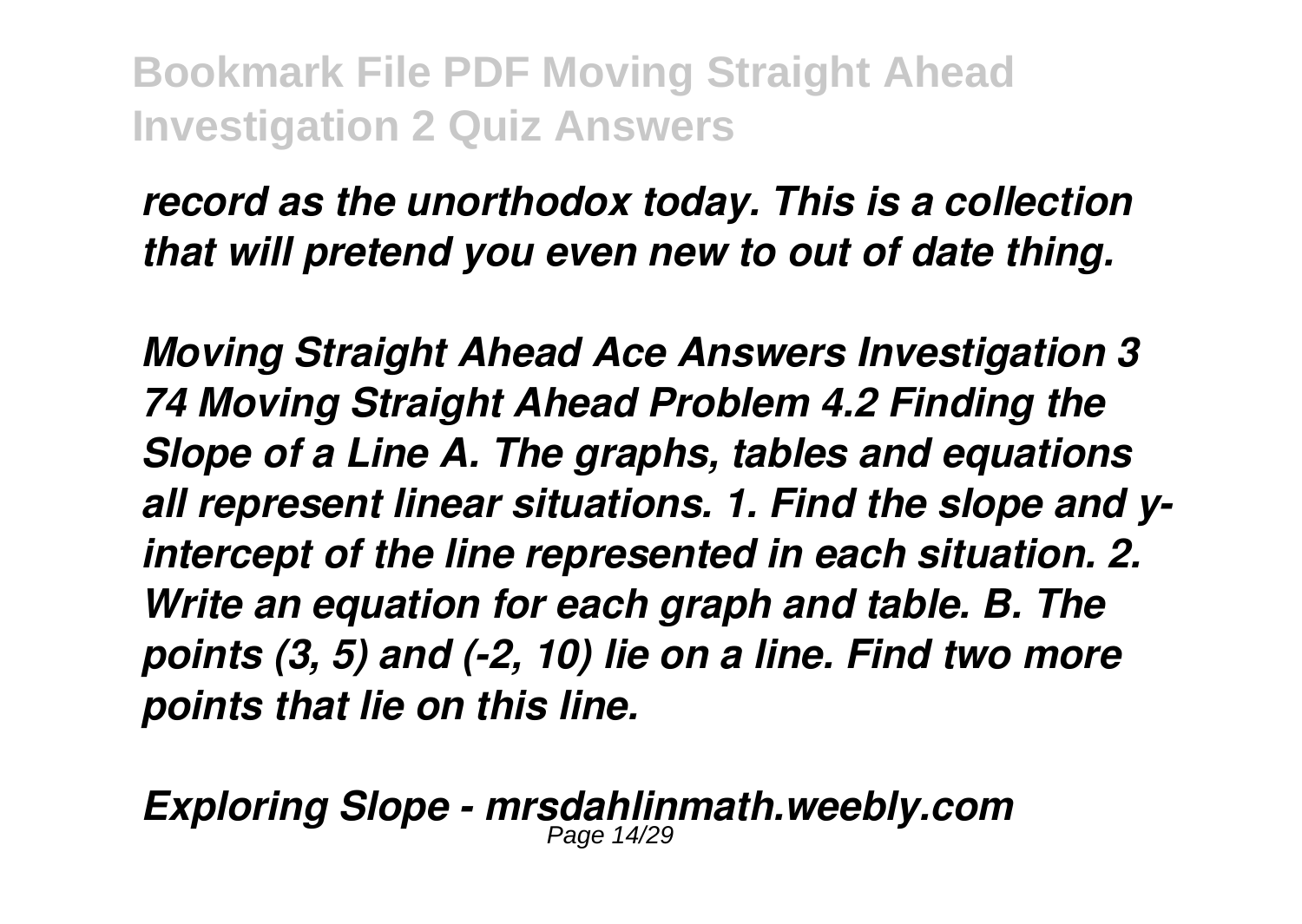*46 Moving Straight Ahead 7cmp06se\_MS3.qxd 5/18/06 2:34 PM Page 46. 3.1 Because the corresponding entries in a table are the coordinates of points on the line representing the equation, we can also find a solution to an ... investigation, you are learning to use symbolic methods to solve a linear equation.*

*Moving Straight Ahead Inv 2 Problem 1 Killing Field: Explosive new allegations of Australian special forces war crimes | Four Corners* Page 15/29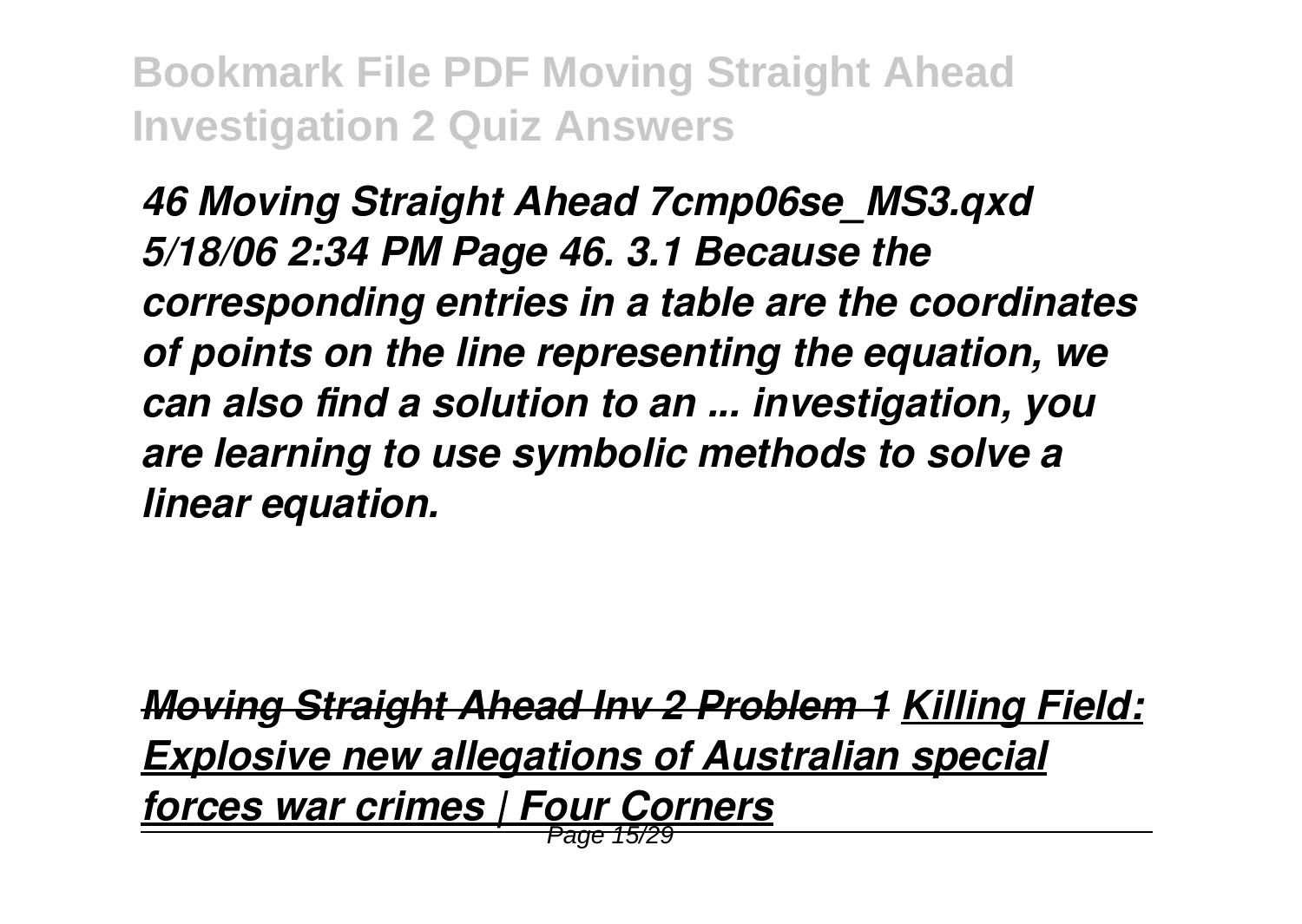*The Chase Begins | Critical Role | Campaign 2, Episode 112 A Heart Grown Cold | Critical Role | Campaign 2, Episode 113 A Show of Scrutiny | Critical Role: THE MIGHTY NEIN | Episode 2 America Unearthed: Ancient Ruins Buried Beneath a Texas Town (S2, E3) | Full Episode | History New Homes and Old Friends | Critical Role | Campaign 2, Episode 111 Mysteries, Memories, and Music | Critical Role | Campaign 2, Episode 101 Lost \u0026 Found | Critical Role | Campaign 2, Episode 13 Dinner with the Devil | Critical Role | Campaign 2, Episode 110 The Ruined Sliver | Critical Role | Campaign 2, Episode 104 A Fog Lifted | Critical Role | Campaign* Page 16/29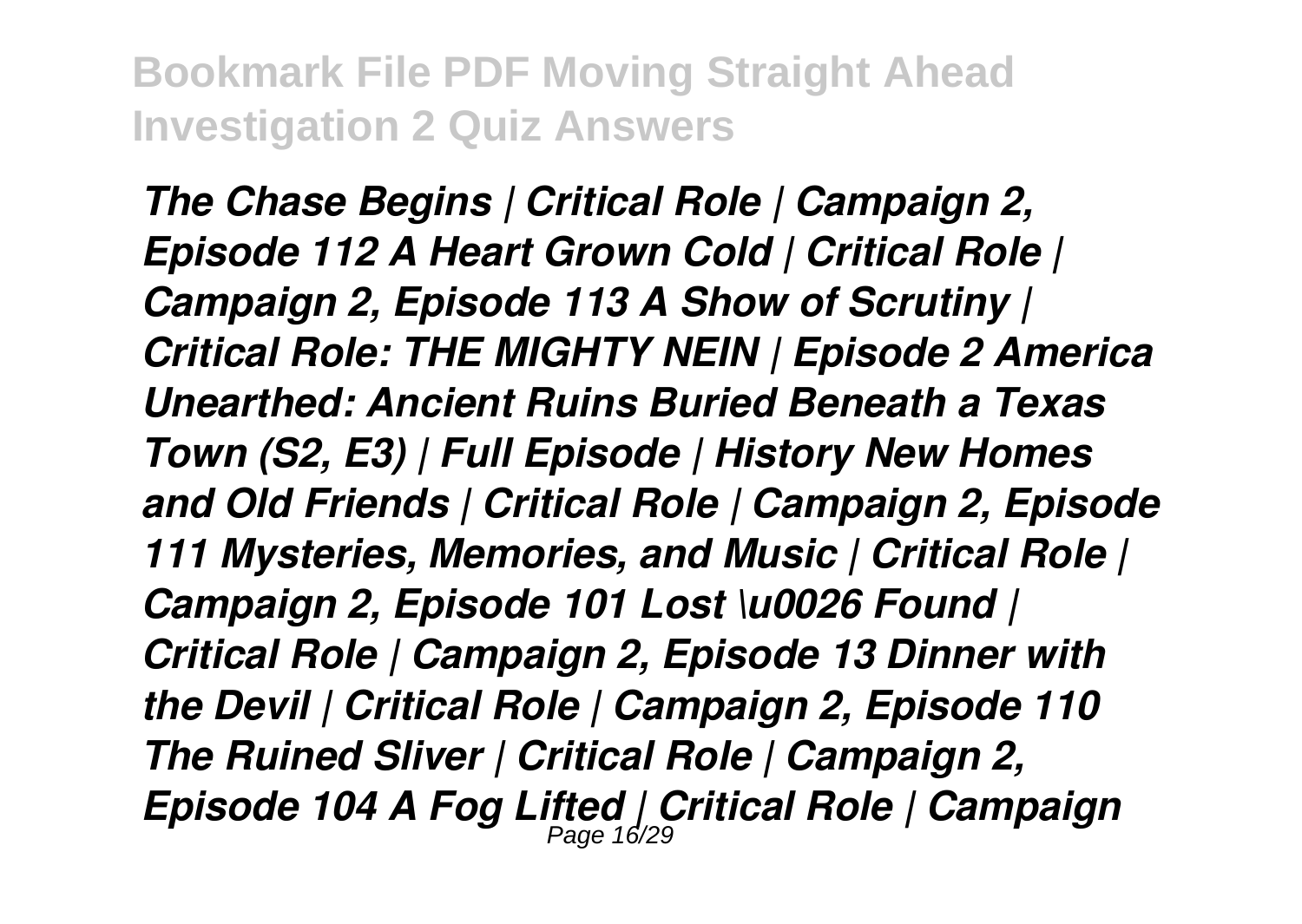*2, Episode 106 Through the Trees | Critical Role | Campaign 2, Episode 79 Have Bird, Will Travel | Critical Role | Campaign 2 Episode 23 Hunted at Sea | Critical Role | Campaign 2, Episode 100 4th and 5th Nov 2 Friction E-day 1/6/14: Investigation 2 ACE Questions TRUTH vs LIAR (HINDI) READ ANYONE LIKE \"FBI\" AGENT दिमाग पड़ने का तरीका Ghost Hunters: Creepy Lady In The Window - Full Episode (Season 1, Episode 2) | A\u0026E Science for kids | Brilliant Brains | The Nervous System | Experiments for kids | Operation Ouch Moving Straight Ahead Investigation 2 Answers | Investigation 2 Applications 90 1. a. It will* Page 17/29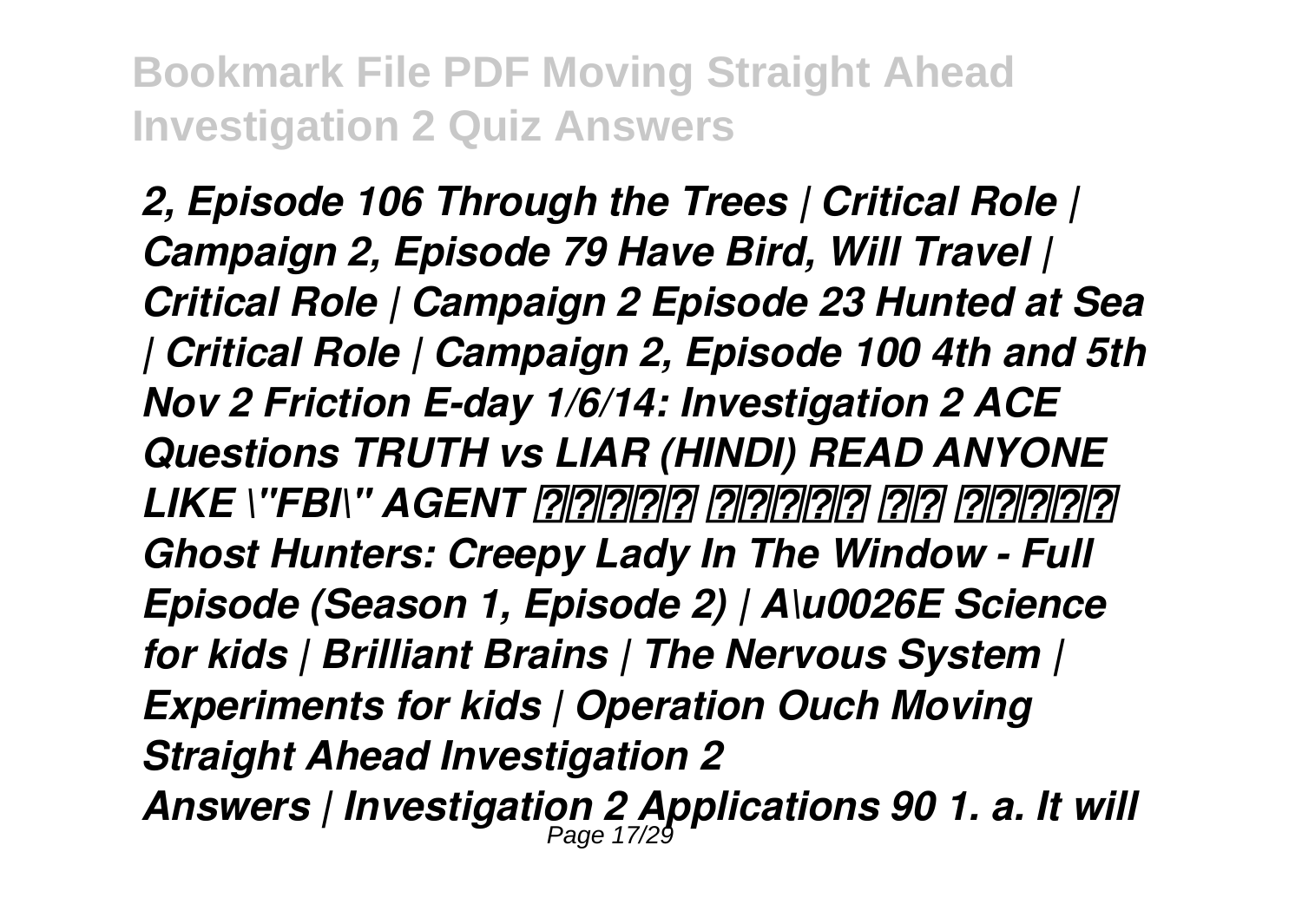*take Allie 100 s or 1 min and 40 s. Since Allie's walking rate is 2 m/s, if she travels 200 m, it will take her 200 ÷ 2 = 100 s. b. Grace will reach the fountain first. Since Grace is traveling at 1.5 m/s and she has to go 90 m, it will take Grace ÷ 1.5 = 60 s to reach the fountain,*

*Answers | Investigation 2 Investigation 2.1-2.2. Moving Straight Ahead. Directions: Read the information about Henri and Emile on the bottom of page 24. Notice each brothers walking rate and write the speeds below: Emile's Rate: \_\_\_\_\_m/sHenri's Rate: \_\_\_\_\_m/s. Henri* Page 18/29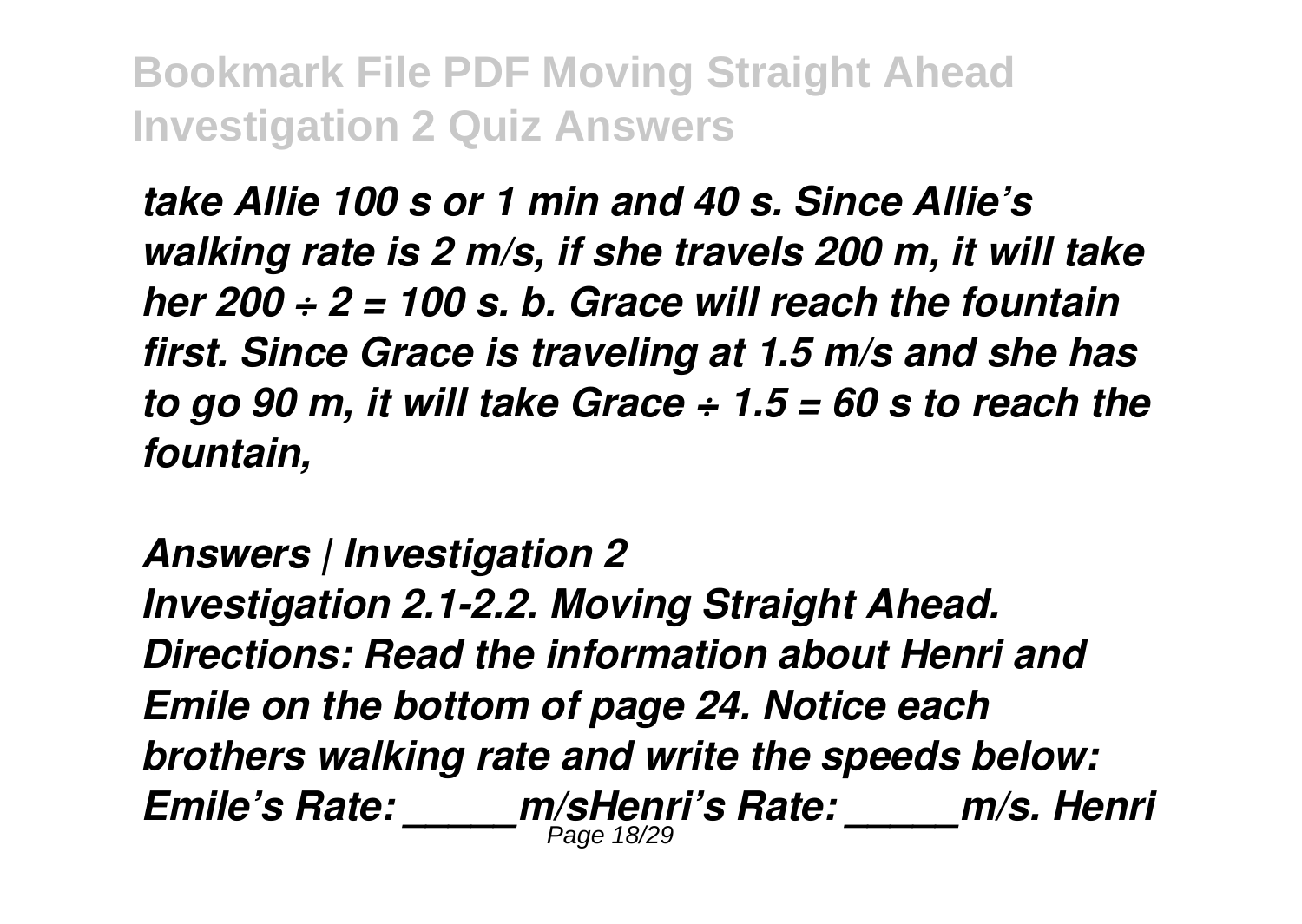*challenges Emile to a walking race. Because Emile is faster, Henri is granted a 45-meter head start.*

*Moving Straight Ahead 2 Investigation 2 In Investigation 2, students will be able to: Solve problems using a table or graph. Discover the connections between linear equations and patterns in the tables and graphs of those relations, including rate of change and the x - and y -intercepts.*

*MSA Investigation 2 - Mr. Bennett's 8th Grade Math Moving Straight Ahead – Investigation 2.1 ANSWER* Page 19/29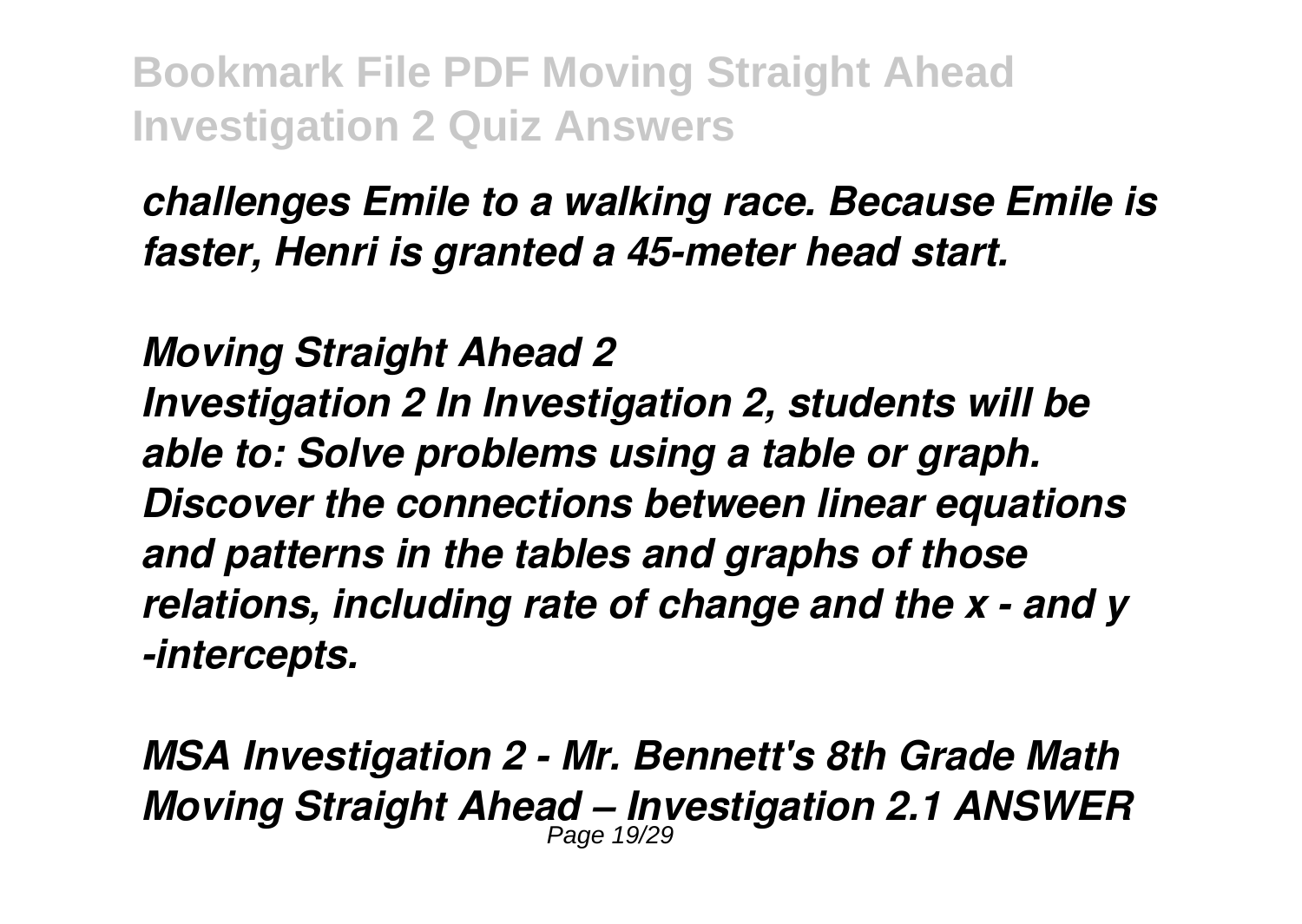*KEY HW: MSA p. 38-51 # 1, 31 1. a. It will take Allie 100 s or 1 min and 40 s. Since Allie's walking rate is 2 m/s, if she travels 200 m, it will take her 200 ÷ 2 = 100 s. b. Grace will reach the fountain first. Since Grace is traveling at 1.5 m/s and she has to go 90 m, it will take Grace*

# *Moving Straight Ahead Investigation 2.1 ANSWER KEY*

*6 Moving Straight Ahead Problem 1.1 1.2 Finding and Using Rates To determine your walking rate: • Line up ten meter sticks, end to end (or mark off 100 meters), in the hall of your school. • Have a partner* Page 20/29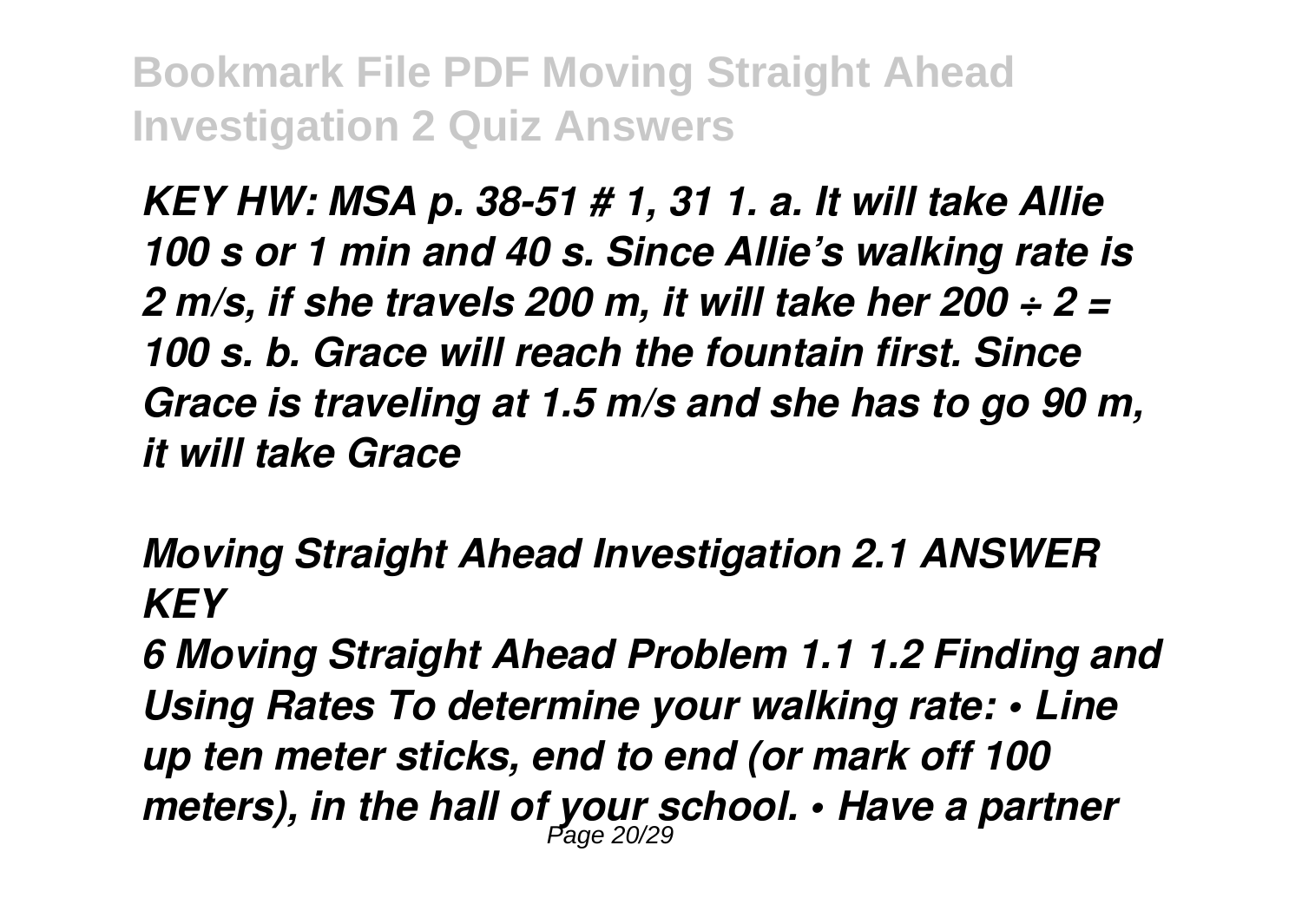*time your walk. • Start at one end and walk the length of the ten meter sticks using your normal walking pace. A.*

*Moving Straight Ahead - 7th Grade Math Moving Straight Ahead. Homework and Additional Practice. Homework 1.2 (Check for Understanding) Homework 1.2 (tables, graphs, equations) 1.3 Identifying Linear Relationships (practice) Homework 1.3; Investigation One Pre-Test on tables, graphs, equations (practice) Bowling Alley table/graph/equation practice;*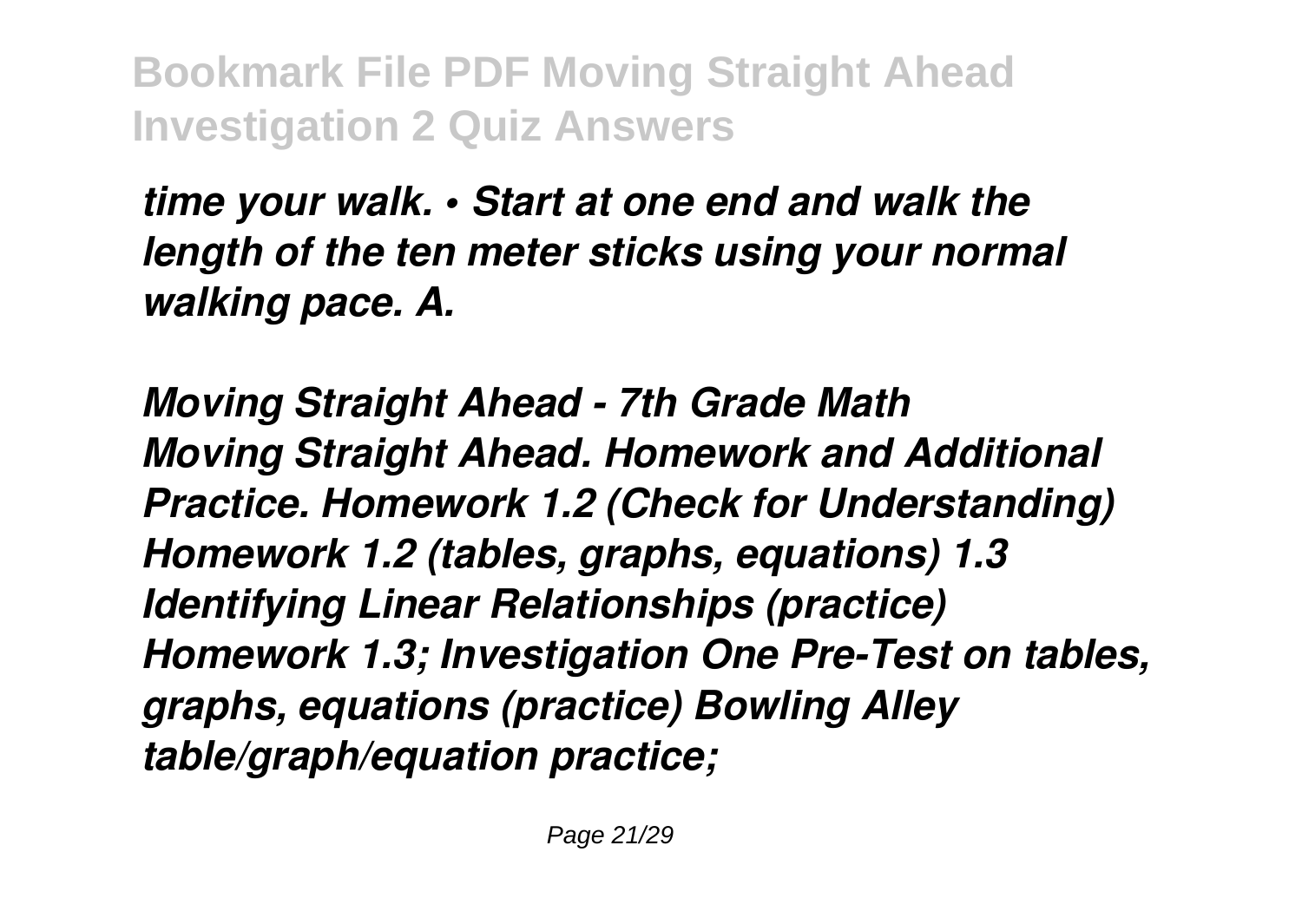*Moving Straight Ahead - 7th Grade Math Moving Straight Ahead Welcome parents and students to this webpage where you will find help with the Connected Math (CMP) Unit named above. Each underlined title you see below is a link to another page which will provide you with interactive practice and explanation. In CMP textbooks, chapters are called "investigations".*

*Moving-Straight-Ahead - CMP2 Math Support - Grade 7 Moving Straight Ahead, Problem 2.1: Henri and*

*Emile's Race. Student Work from Moving Straight* Page 22/29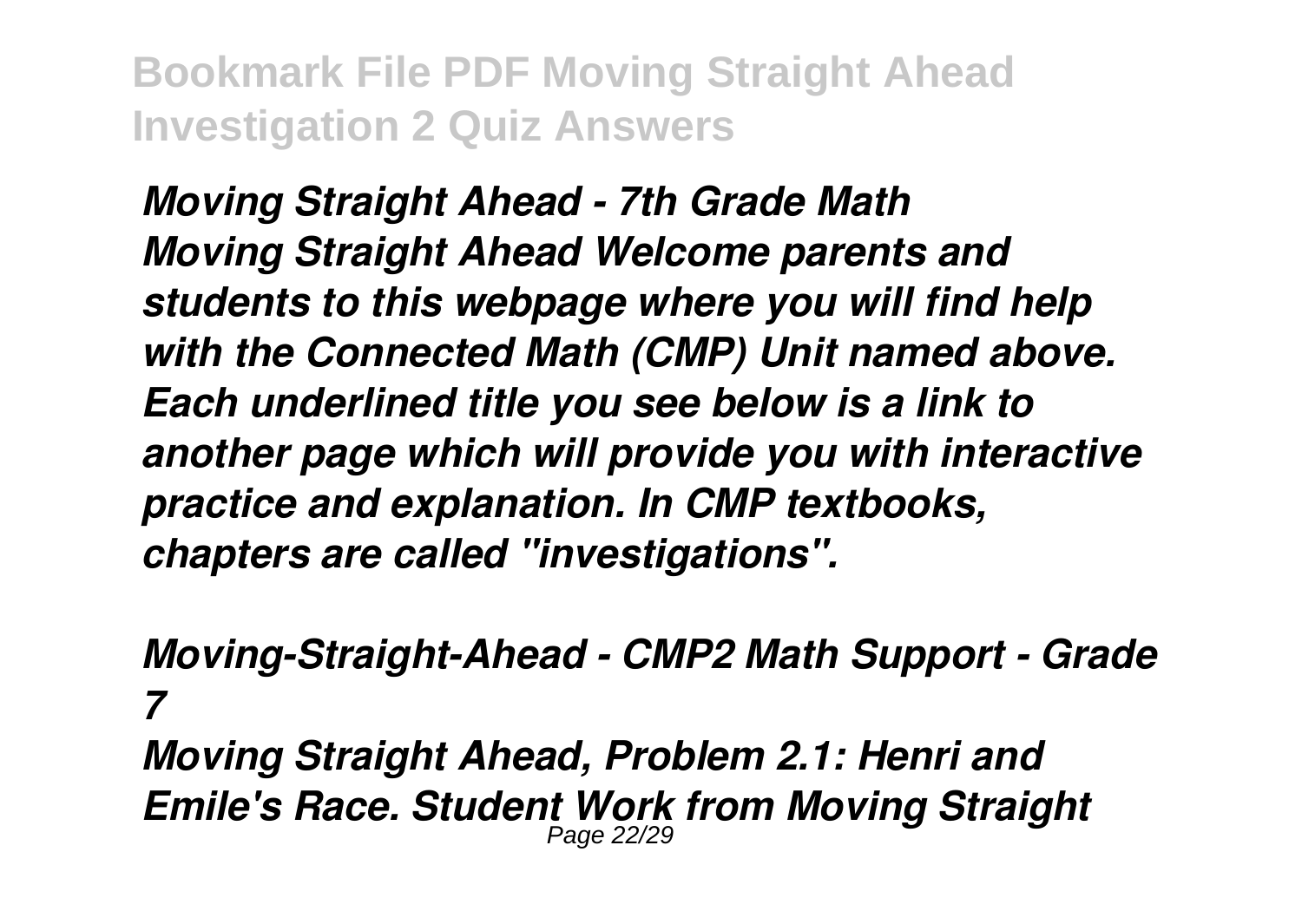*Ahead, Problem 2.1 Henri and Emile's Race View Student Work. The examples of student work provide a glimpse into the strategies that CMP students use to construct answers. In particular, the examples can help teachers anticipate the strategies that ...*

*Moving Straight Ahead, Problem 2.1: Henri and Emile's Race ...*

*Powered by Create your own unique website with customizable templates. Get Started*

*Unit 4 Moving Straight Ahead - 7th Grade Math Moving Straight Ahead Problem 1.2 & 1.3 1. B 2. A 3.* Page 23/29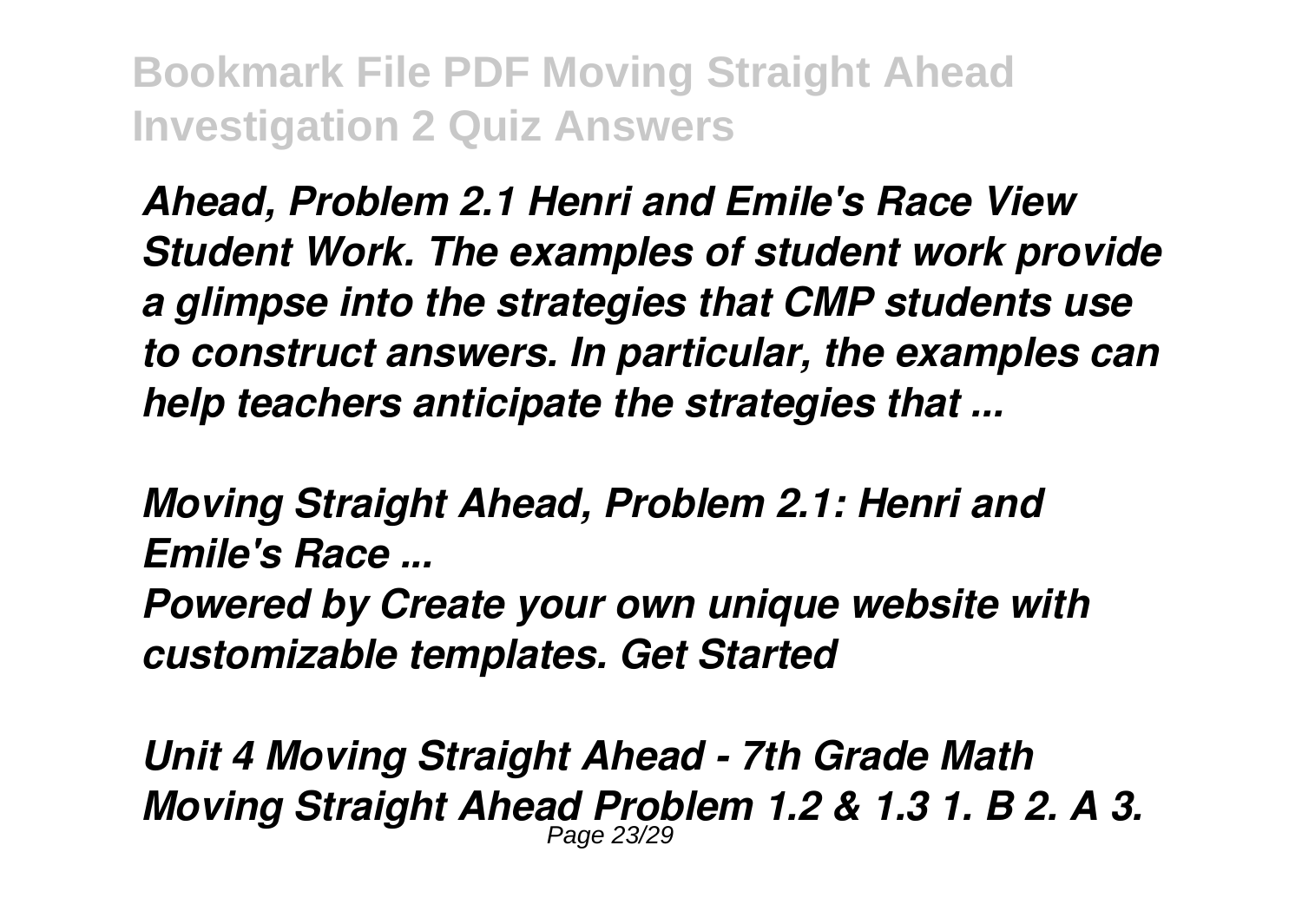*3 7. Tell whether either table of data represent a linear relationship. Explain. 63 20 48 15 33 10 18 5 y x 40 10 32 8 20 5 12 3 0 0 y x 9. Please complete Problem 1.3 parts A & B with your partner. 22. Attachments*

*Moving Straight Ahead Problem 1.2 & 1.3 - SlideShare Moving Straight Ahead Investigation 1: Walking Rates Applications 7cmp06se\_MS1.qxd 5/18/06 2:14 PM Page 14 1. Hoshi walks 10 meters in 3 seconds.*

*Moving Straight Ahead Investigation 1: Walking* Page 24/29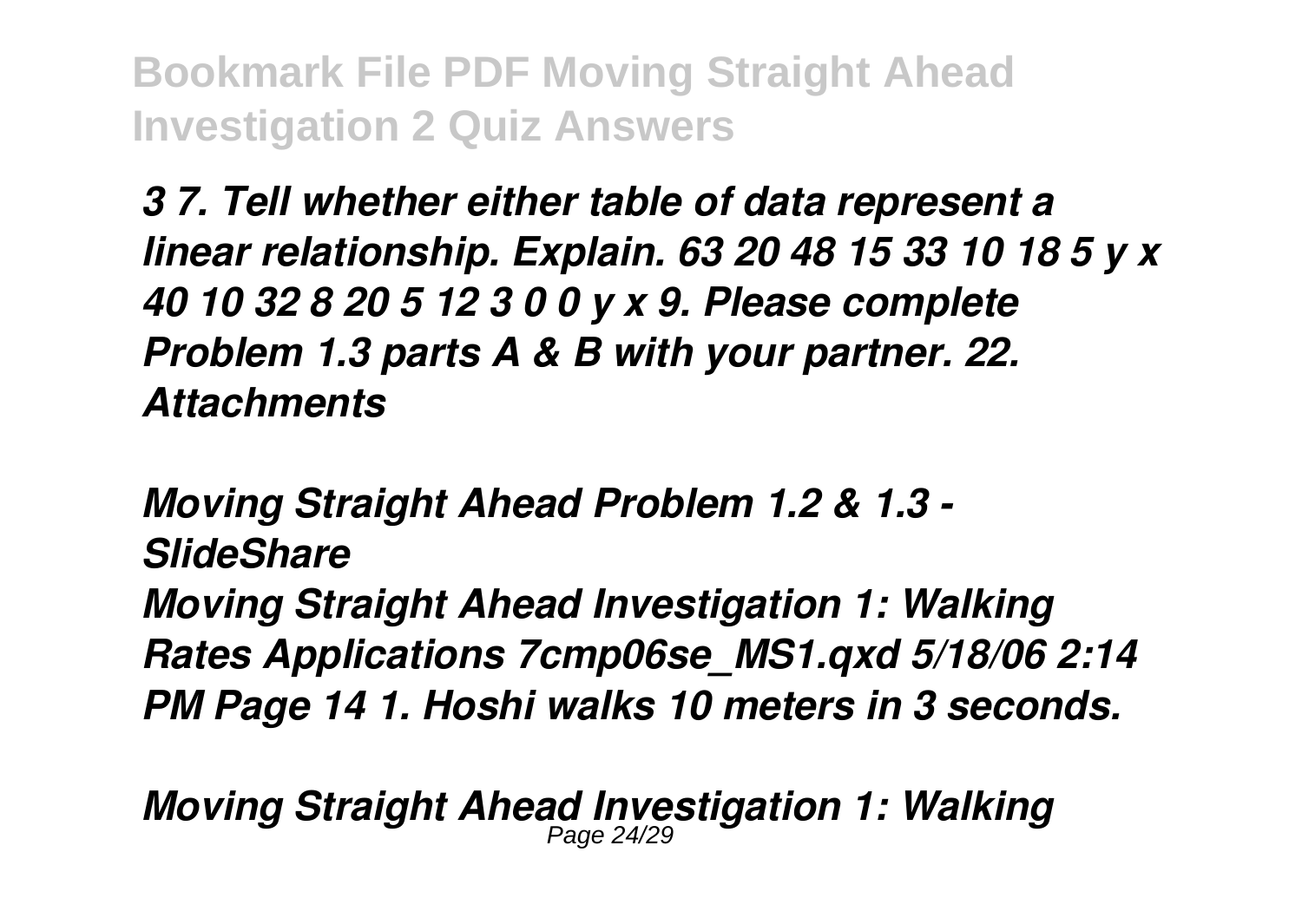*Rates ...*

*Moving Straight Ahead – Investigation 2.2 ANSWER KEY HW: MSA p. 38-51 # 3, 4, 6 3. a. The situation is like the race between Henri and Emile because the question asks when the person traveling at the greater rate will catch up to the other person. In both cases, the person traveling at the slower rate has a head start.*

*Moving Straight Ahead Investigation 2.2 ANSWER KEY Moving Straight Ahead*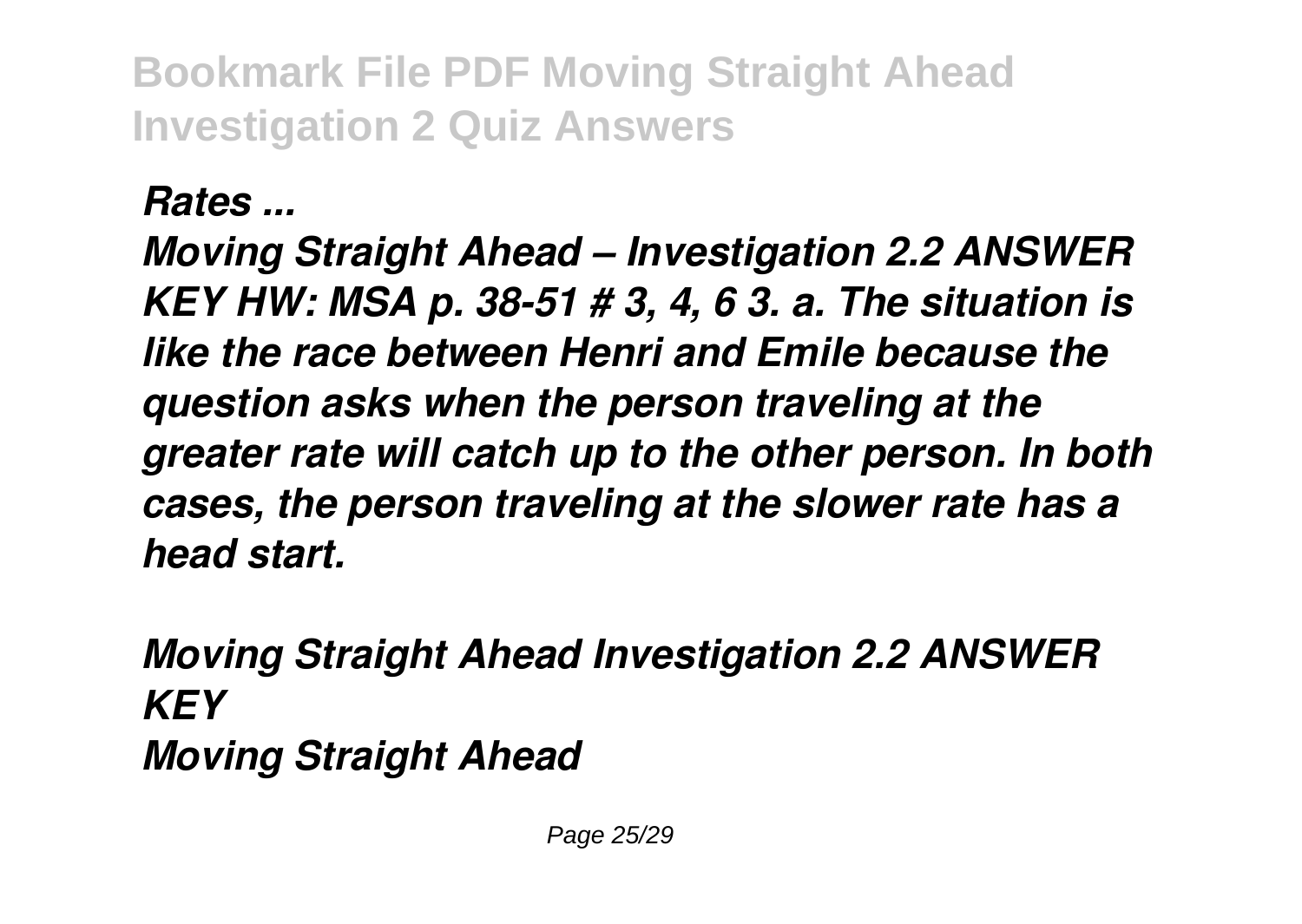## *MSA - Investigation #3 - NCUJHS 7TH GRADE (CMP) MATH*

*Moving Straight Ahead Investigation 2.3 Homework Answers; Ce 1er juin 2020, le Laboratoire National de Recherches sur les Productions Végétales « ISRA/LNRPV » est devenu membre du Global Soil Laboratory Network « GLOSOLAN » Explain Various Steps Prepare Slide Presentation Power Point*

*Moving Straight Ahead Investigation 2.3 Homework Answers Moving Straight Ahead Investigation 3 A C E. Answers | Investigation 3 b. To solve this equation* Page 26/29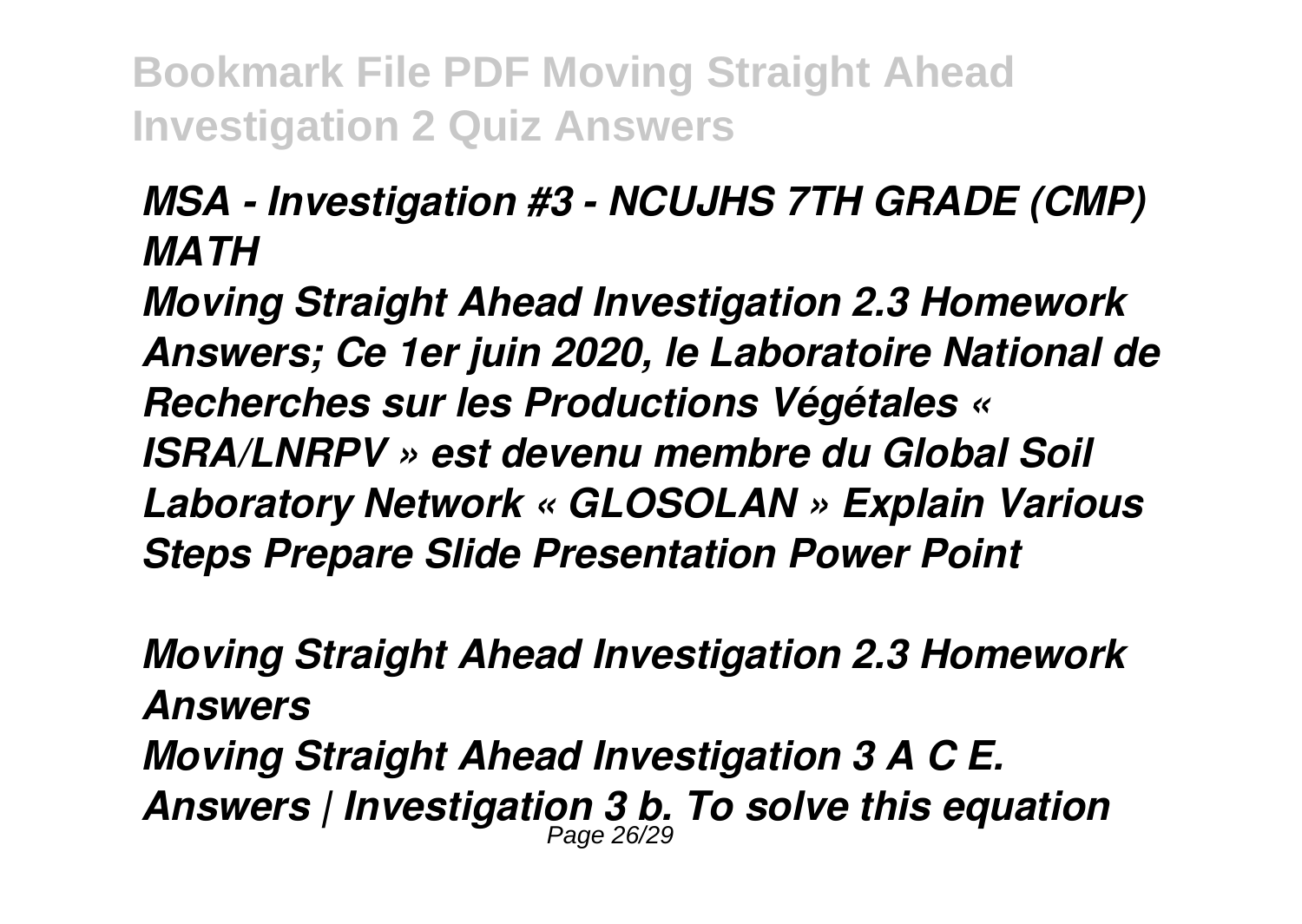*by graphing, graph the lines y = 4x – 9 and y = –7x + 13. At the point where the graphs cross, the xcoordinate is the solution. To solve using a table, create*

*A C E Answers | Investigation 3 - inetTeacher.com Moving Straight Ahead and 10,000 m 4 2,516.23 s 3.974 m/s 23. Possible answer: w = 3b, j = 5b (Note: In 3 b. (4 + -3) 3 -4 = -4 b. x and 2 b. 41 minutes 56.23 seconds = 2,516.23 seconds 5 5 1*

*Answers Investigation 1 - GrandMesaMath - MAFIADOC.COM*

Page 27/29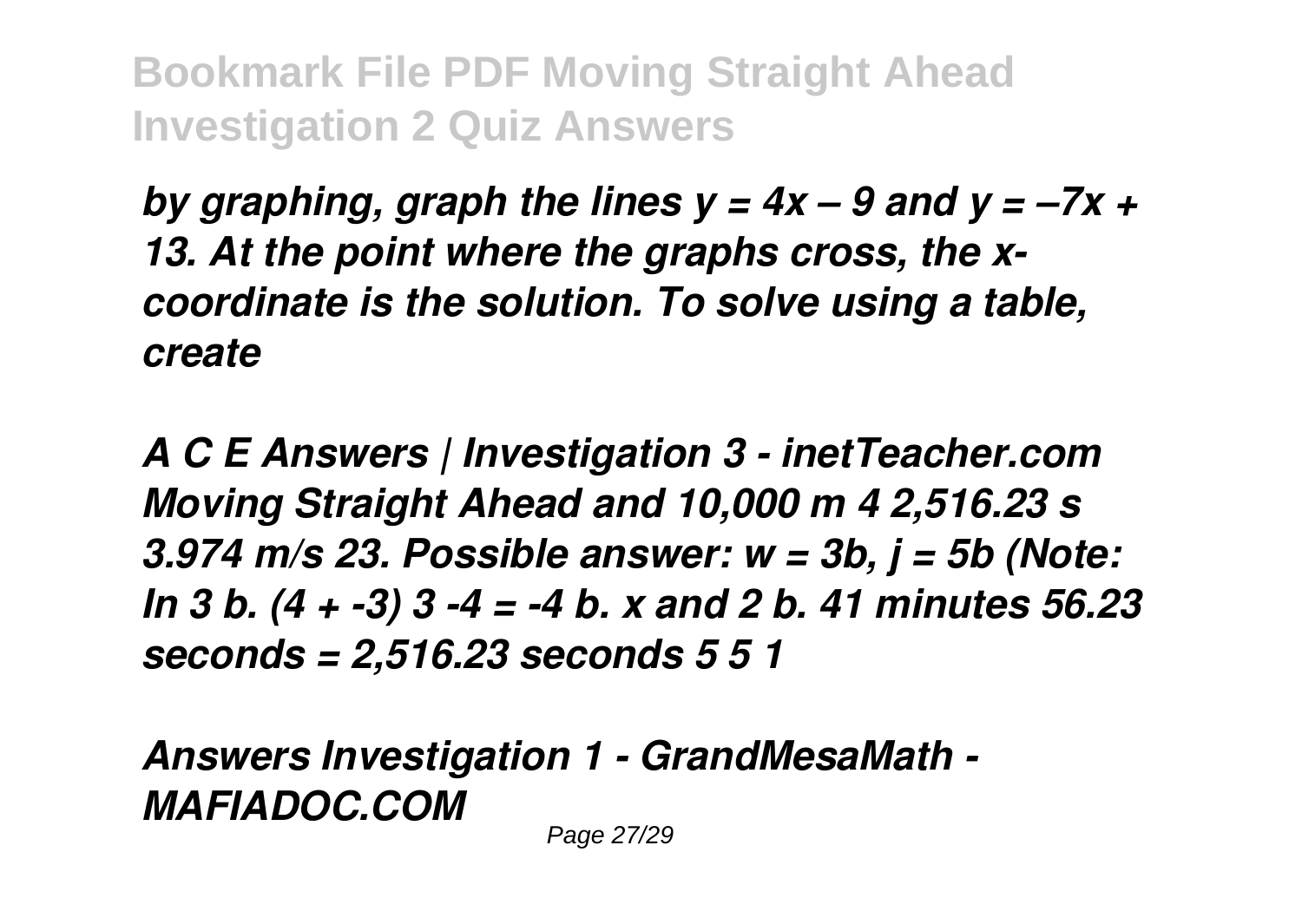*Acces PDF Moving Straight Ahead Ace Answers Investigation 3 Happy that we coming again, the other addition that this site has. To complete your curiosity, we meet the expense of the favorite moving straight ahead ace answers investigation 3 record as the unorthodox today. This is a collection that will pretend you even new to out of date thing.*

*Moving Straight Ahead Ace Answers Investigation 3 74 Moving Straight Ahead Problem 4.2 Finding the Slope of a Line A. The graphs, tables and equations all represent linear situations. 1. Find the slope and yintercept of the line represented in each situation. 2.* Page 28/29